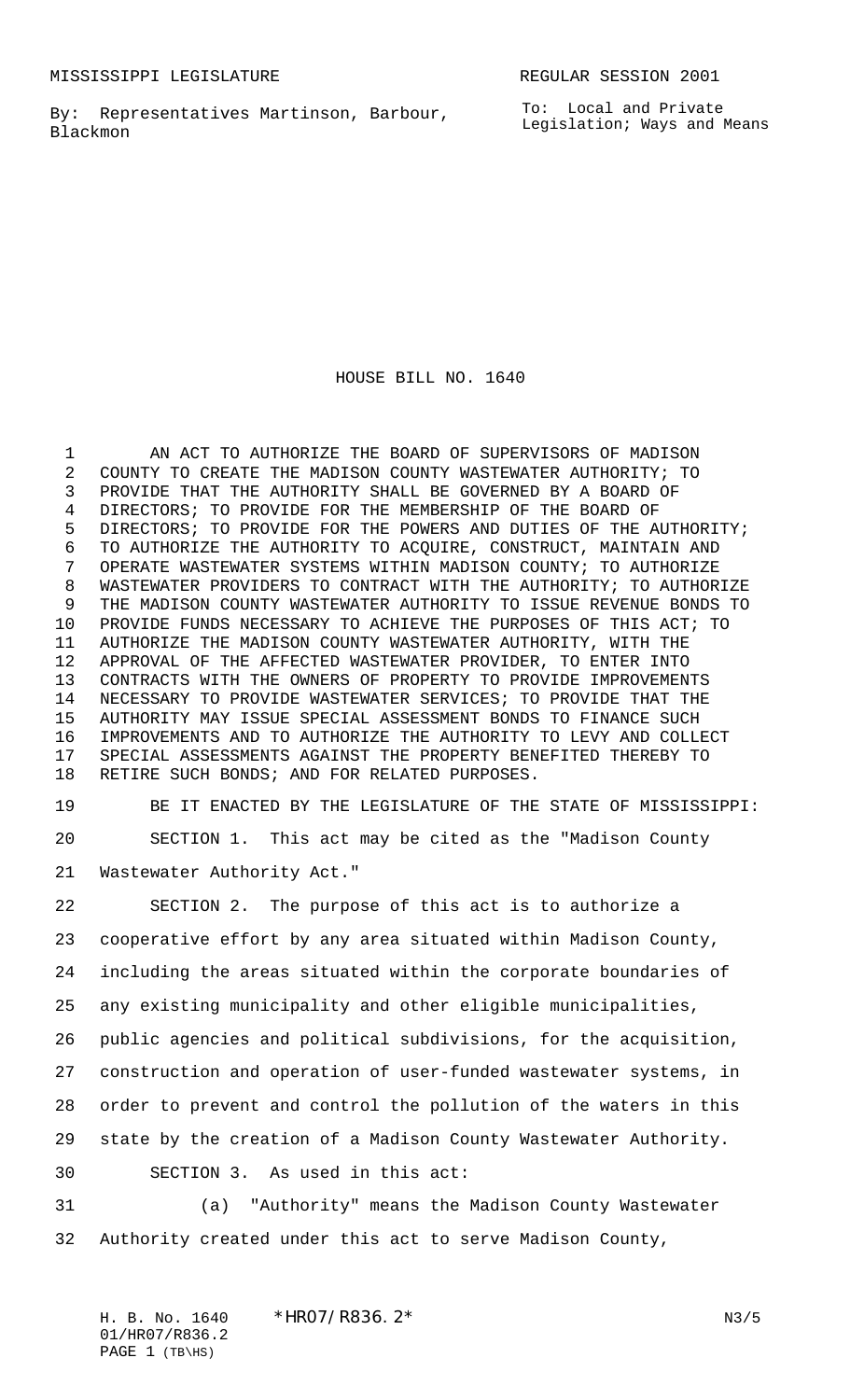Mississippi, or a designated portion thereof, as set forth in the resolution creating or expanding the authority.

 (b) "Board of directors" means the Board of Directors of the Madison County Wastewater Authority.

 (c) "Bonds" means revenue bonds and interim notes, and other certificates of indebtedness of the authority issued under the provisions of this act.

 (d) "Madison County wastewater plan" means a comprehensive plan for wastewater systems within the Madison County area, consistent with standards established pursuant to applicable federal and state law.

 (e) "Municipality" means any incorporated city, town, or village of the State of Mississippi, whether operating under general law or under special charter, lying wholly or partly within Madison County, Mississippi.

 (f) "Wastewater services provider" or "provider" means a municipality that provides wastewater services or a nonprofit association or other public utility that holds a certificate of public convenience and necessity for wastewater service from the Mississippi Public Service Commission and the Pearl River Valley Water Supply District.

 (g) "Public agency" means any county, municipality, or persons, as are defined herein, lying wholly or partially within the Madison County area, any state board or commission owning or operating properties within a Madison County area, a district created pursuant to Sections 51-9-101 through 51-9-163 or Sections 19-5-151 through 19-5-257, or any other political subdivision of the State of Mississippi lying wholly or partially within Madison County and having the power to own and operate wastewater systems. (h) "Wastewater system" means a system for

 transporting, transferring, treating and disposing of wastewater, including, but not limited to, transportation systems and treatment facilities, as these terms are defined in this act.

H. B. No. 1640 \*HR07/R836.2\* 01/HR07/R836.2 PAGE (TB\HS)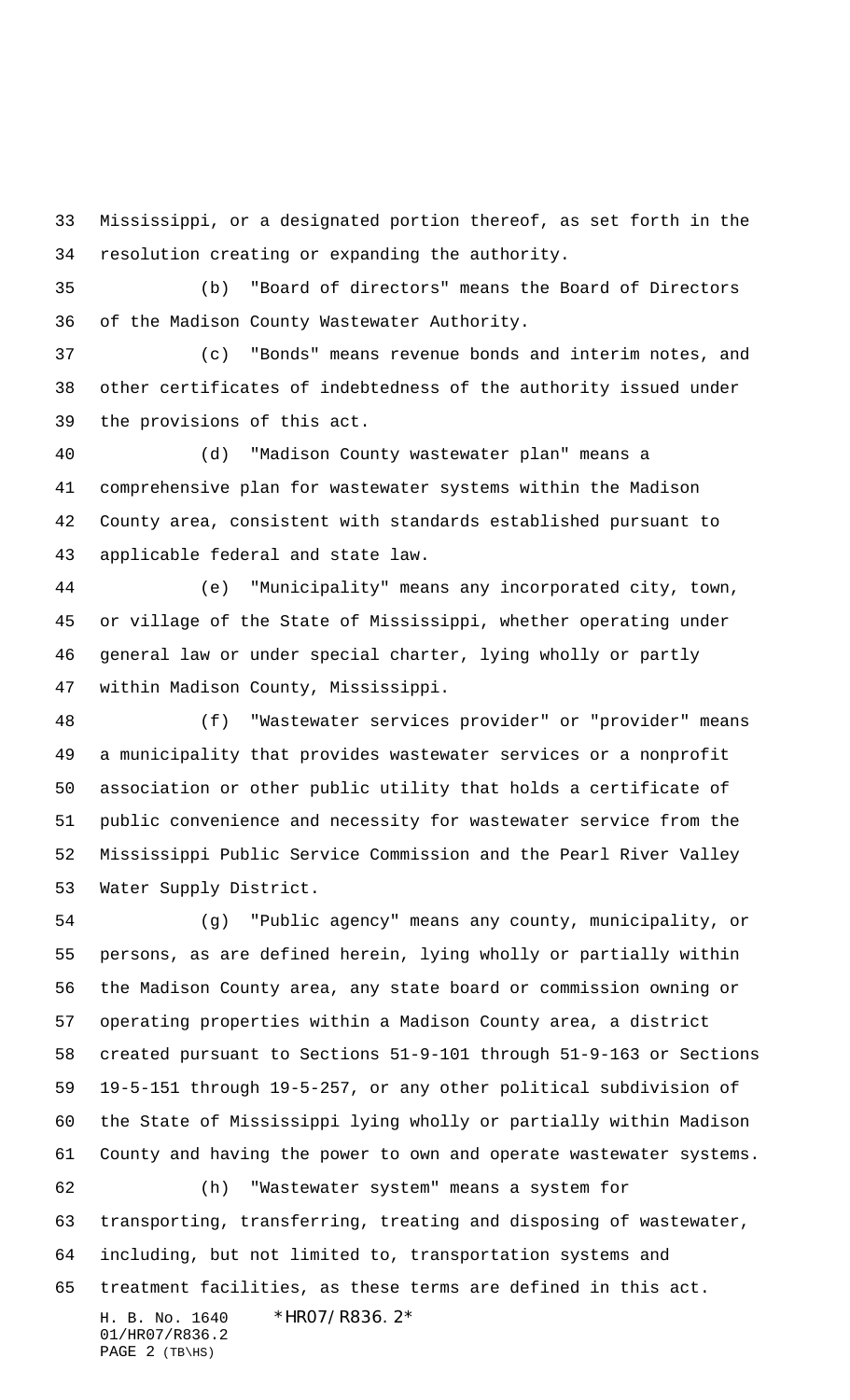(i) "Wastewater" means water being disposed of by any person and which is contaminated with waste or sewage, including residential, industrial, municipal, recreational and any other wastewater that may cause impairment of the quality of the waters of the state.

 (j) "Point of delivery" means the point where control of wastewater passes from a provider to the authority. A "point of delivery" generally will be a metering station where flow from a provider's collection system is discharged into the authority's transportation (trunk main) system.

 SECTION 4. (1) (a) Prior to the establishment of the authority, the Board of Supervisors of Madison County must adopt a resolution proposing the establishment of the authority.

 (b) The resolution shall include the following: (i) A statement of the necessity for the service 81 or services to be supplied by the proposed authority;

 (ii) The proposed corporate name for the authority;

84 (iii) The proposed boundaries of the authority, which shall be Madison County, Mississippi;

86 (iv) An estimate of the cost of the acquisition or construction of the facilities to be operated by the authority with disclosure that the estimate shall not serve as a limitation upon the financing of the creation, operation, improving upon or extending of the authority.

H. B. No. 1640 \*HR07/R836.2\* 01/HR07/R836.2 PAGE (TB\HS) (2) Upon the approval of the Board of Supervisors of Madison County of the appropriate resolution, the Board of Supervisors of Madison County shall fix a time and place for a public hearing upon the question of the public convenience and necessity of the incorporation of the proposed authority. The hearing shall not be more than forty-five (45) days after the approval of the resolution. The date of the hearing, the place at which it shall be held, the proposed boundaries of the authority, and the purpose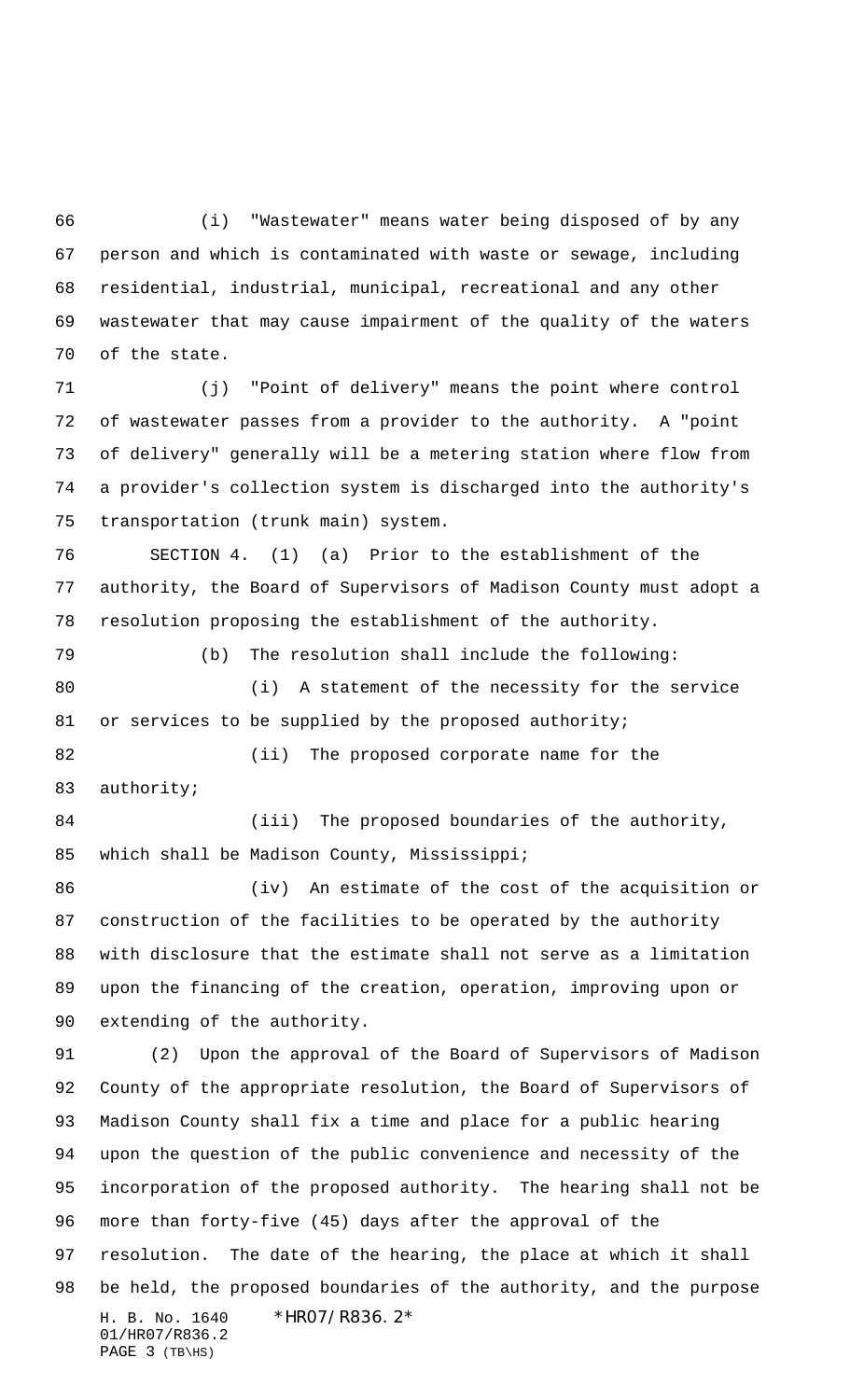of the hearing, shall be set forth in a notice to be signed by the clerk of the Board of Supervisors of Madison County to be published in a newspaper having general circulation in the county once a week for at least three (3) consecutive weeks before the date set forth for the hearing. The first such publication shall be made not less than twenty-one (21) days before the date of such hearing and the last publication shall be made not more than seven (7) days before the date of such hearing.

 (3) After the public hearing, should the Board of Supervisors of Madison County determine that the public convenience and necessity require the creation of the authority, and that the creation of the authority is economically sound and desirable, the Board of Supervisors of Madison County shall adopt a resolution making the aforesaid findings and declaring its intention to create the authority on a date to be specified and designating the name of the proposed authority and its boundaries.

 (4) A certified copy of the resolution as adopted by the Board of Supervisors of Madison County shall be published in a newspaper having a general circulation within Madison County once a week for at least three (3) consecutive weeks before the date specified in such resolution as the date upon which such Madison County Board of Supervisors intends to create the authority. The first such publication shall be made not less than twenty-one (21) days before the date specified, and the last such publication shall be made not more than seven (7) days before such date.

 (5) When so organized, the authority shall have the power to sue and be sued, provided that the authority shall not be liable and shall be immune from suit at law or in equity on account of any wrongful or tortuous act or omission, including libel, slander or defamation, by it, or any such act or omission by any employee of the authority, subject to and in accordance with the provisions of Sections 11-46-1 through 11-46-19.

H. B. No. 1640 \*HR07/R836.2\* 01/HR07/R836.2 PAGE (TB\HS)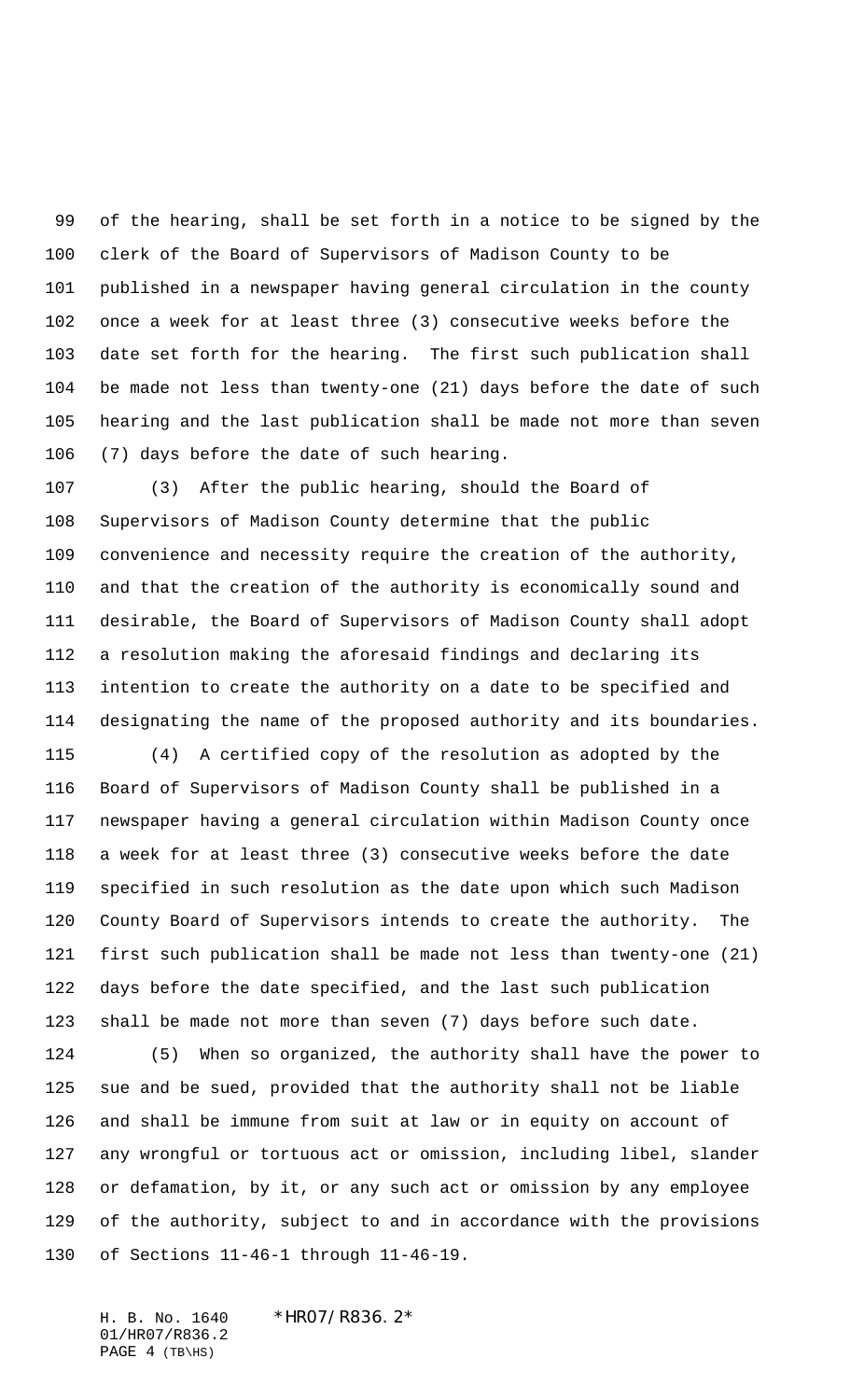SECTION 5. (1) (a) All powers of the authority shall be exercised by a board of directors consisting of one (1) appointed by each of the following: Bear Creek Water Association, a nonprofit corporation; Canton Municipal Utilities; Town of Flora; City of Madison; City of Ridgeland; Pearl River Valley Water Supply District; West Madison Utility District; the Lake Lorman Utility District; and the Board of Supervisors of Madison County.

 (b) If any appointing public agency or nonprofit corporation, other than the Board of Supervisors of Madison County, shall cease to provide wastewater services for a period of more than six (6) consecutive months, the member appointed by such public agency or corporation shall be removed from the board and the public agency or corporation shall no longer be represented on the board. The board shall determine the facts requiring removal and shall remove the member by action of the board. Removal of a board member under this paragraph shall not affect any contracts previously entered into by the board.

 (c) Membership in the authority shall be voluntary. Failure to appoint a representative to the board of directors by a public agency or nonprofit corporation within sixty (60) days of the creation of the authority shall exempt such public agency or nonprofit corporation from membership in the authority. However, such agency or nonprofit corporation may apply and be considered for representative membership on the board by the directors at a later date. Representatives appointed to serve on the board of directors as outlined in this subsection (1) shall serve at the will and pleasure of the appointing public agency or nonprofit corporation.

H. B. No. 1640 \*HR07/R836.2\* (2) Each director shall serve at the will and pleasure of the appointing entity for a term of four (4) years. Any vacancy arising by the expiration of a director's term, or a vacancy created by the removal of a director for any other reason, shall be filled in the same manner as the original appointment.

01/HR07/R836.2 PAGE (TB\HS)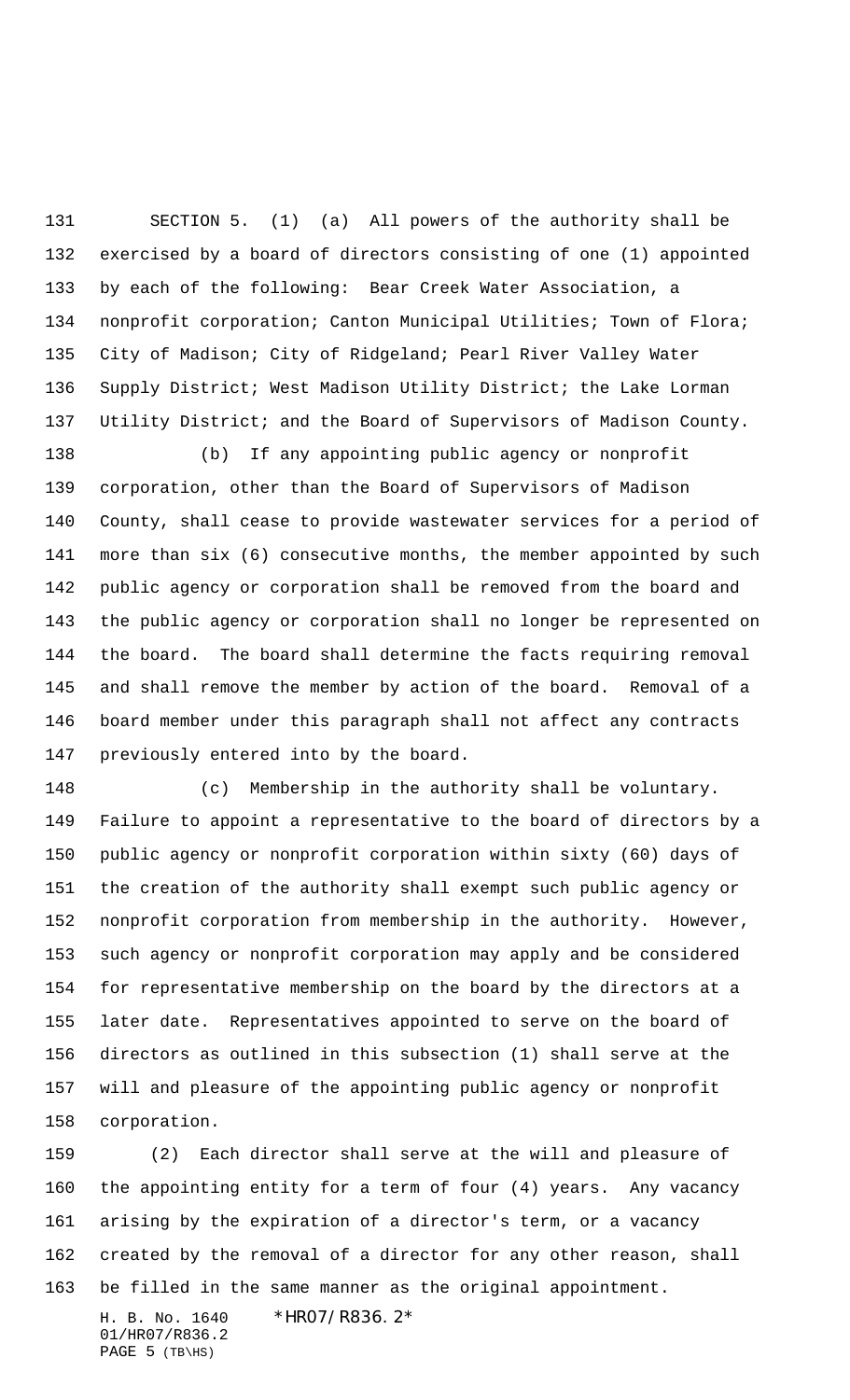(3) Notwithstanding the appointive authority herein granted to the Board of Supervisors of Madison County, its legal and actual responsibilities, authority and function, subsequent to the creation of the authority, shall be specifically limited to such appointive function and responsibilities.

 (4) The operation, management, abolition, or dissolution of the authority, and all such other matters in connection therewith, shall be vested solely and only in the board of directors, and the operation, management, abolition, or dissolution of the authority shall be accomplished only by the board of directors.

 (5) The board of directors of the authority shall elect annually from its membership a president and vice president of the authority and such other officers as, in the judgment of the board, are necessary. The president shall be the chief executive officer of the authority and the presiding officer of the board, and shall have the same right to vote as any other director. The vice president shall perform all duties and exercise all powers conferred by this act upon the president when the president is absent or fails or declines to act, except the president's right to vote. The board also shall appoint a secretary and a treasurer who may or may not be members of the board, and it may combine those offices. The treasurer shall give bond in the sum of not less than Fifty Thousand Dollars (\$50,000.00) as set by the board of directors, and each director may be required to give bond in the sum of not less than Ten Thousand Dollars (\$10,000.00), with sureties qualified to do business in this state. The premiums on such bonds shall be an expense of the authority. Such bonds shall be payable to the State of Mississippi. The bonds shall be conditioned upon the treasurer or director faithfully performing all duties of his office and accounting for all money or other assets which shall come into his custody as treasurer or director of the authority.

H. B. No. 1640 \*HR07/R836.2\* 01/HR07/R836.2 PAGE (TB\HS)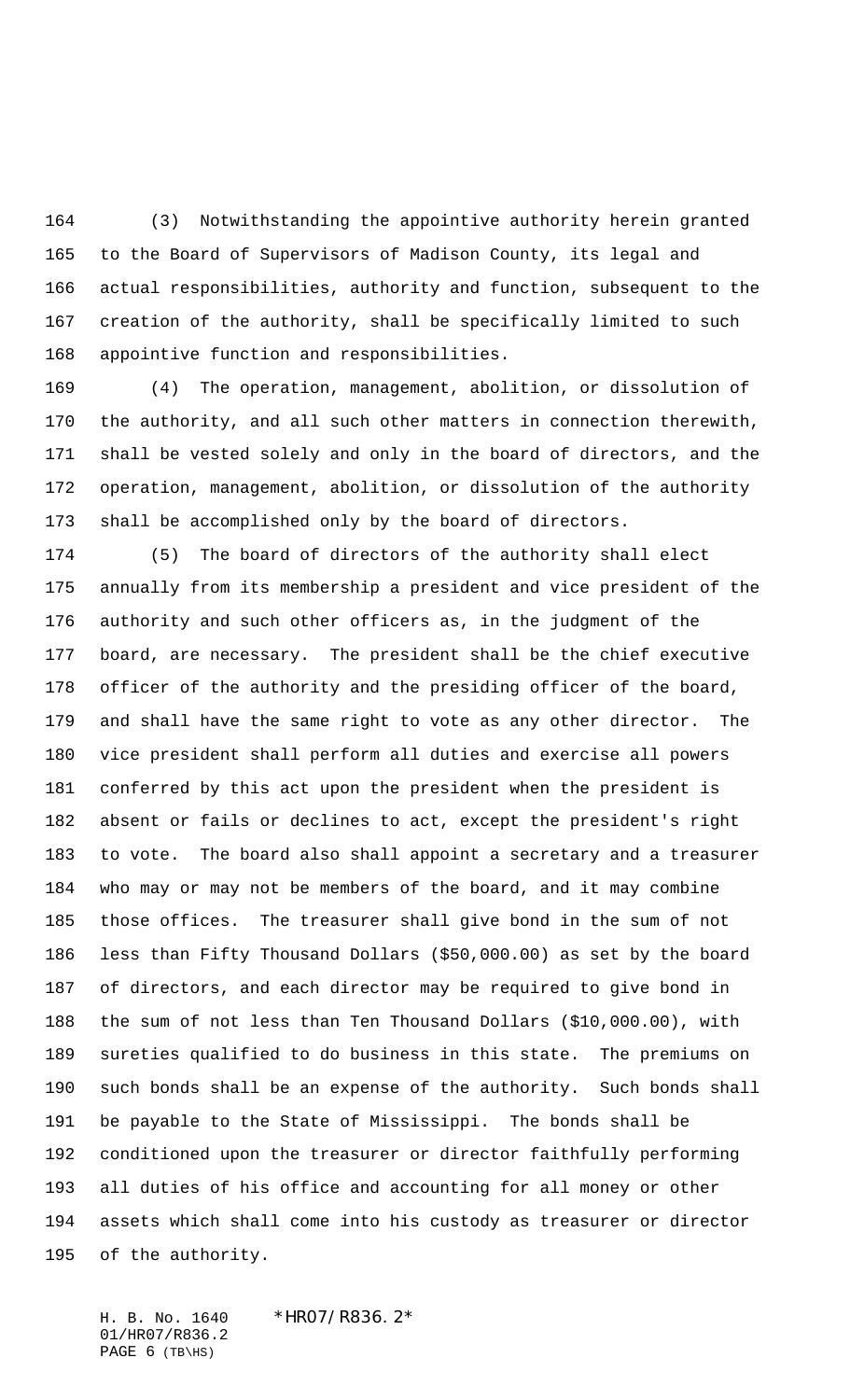(6) The members of the board of directors of the authority shall serve without salary, but shall be entitled to receive a per diem in the amount provided for in Section 25-3-69. They shall be reimbursed their actual travel and hotel expenses as provided in Section 25-3-41, incurred while in the performance of their duties as members of the board of directors of the authority. Expenses shall be paid from the available funds of the authority.

 (7) The board of directors of the authority may increase the number of directors for the authority by adding one (1) representative each for any public agency or nonprofit corporation, which is a provider of wastewater services in Madison County, Mississippi, and which is in existence as of the date of this act or is created subsequent hereto.

 SECTION 6. (1) Except as may otherwise be provided for in this act, all business of the authority shall be transacted by vote of the board of directors.

 (2) All business of the authority shall be transacted by a simple majority affirmative vote of the total membership of the board of directors and by a concurrent vote of the directors representing sixty percent (60%) of the total wastewater flowage as expressed in million gallons daily (MGD) for use of the wastewater system of the authority during the preceding fiscal year. However, action of the board of directors may be approved by directors representing sixty percent (60%) of the total wastewater flowage as expressed in MGD for the use of the wastewater system of the authority in addition to action by a simple majority vote of the total membership of the board of directors referred to above. The quorum for any meeting of the board of directors shall be a simple majority of the total membership of the board of directors. A determination as to flowage expressed in MGD shall be made for voting purposes on or before December 31 each year for use in the succeeding year.

H. B. No. 1640 \*HR07/R836.2\* 01/HR07/R836.2 PAGE (TB\HS)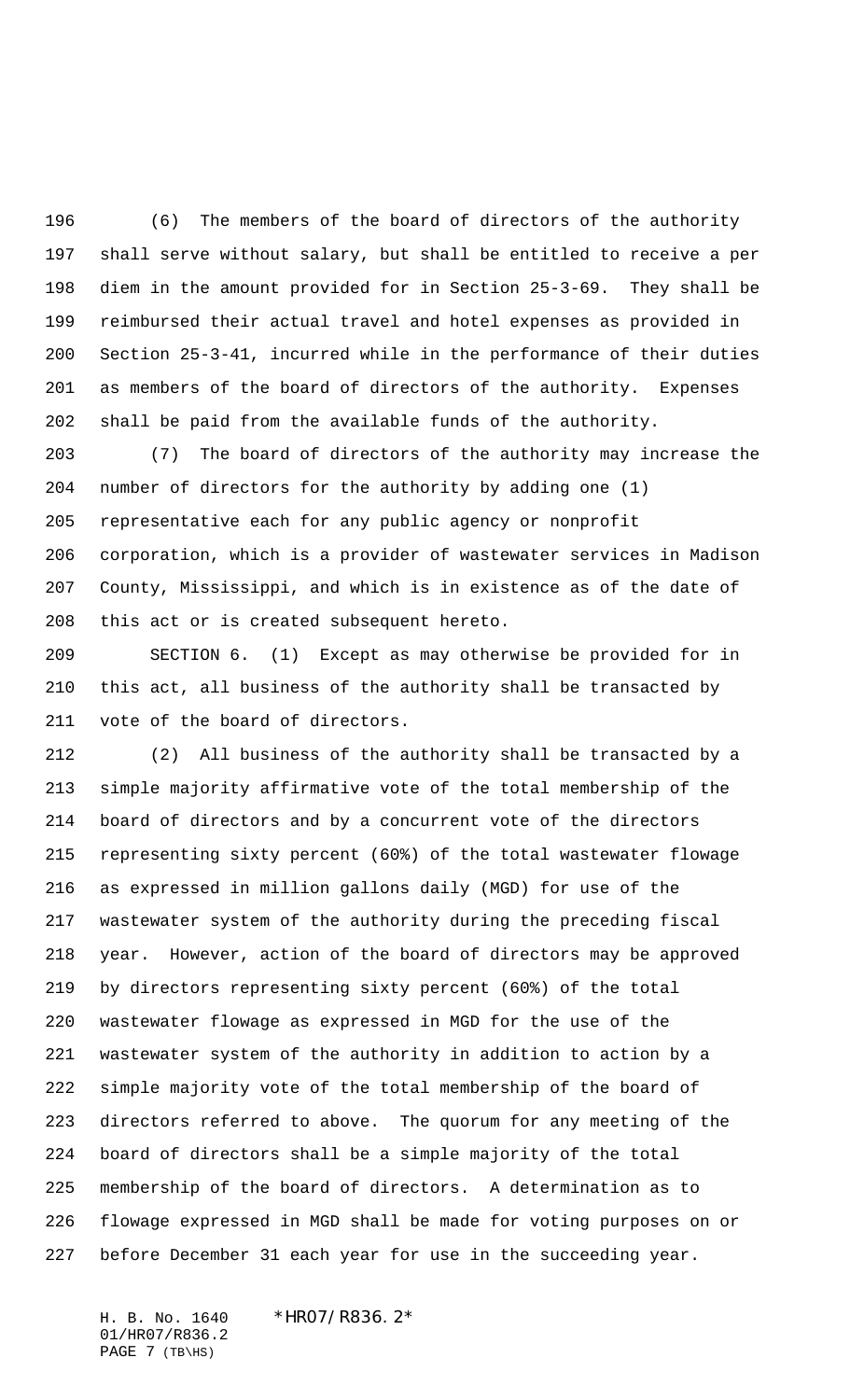(a) Industrial wastewater flowage shall not be considered in determining the weight of the vote of a member of the board of directors unless approved by a majority of all board members and sixty percent (60%) of all nonindustrial flowage. Industrial wastewater is defined as all wastewater generated from an industrial user to include domestic and process wastewater that will be transported to a publicly owned treatment facility.

 (b) Should a member of the authority make a cash capital contribution or contribution in kind to the authority in anticipation of capacity or flowage, the board member representing such member shall be entitled to have such contributions converted to flowage as expressed in MGD for voting purposes. Such voting entitlement shall exist until such time as flowage or capacity is realized or depreciated out according to normal accounting procedures.

H. B. No. 1640 \*HR07/R836.2\* 01/HR07/R836.2 PAGE (TB\HS) SECTION 7. The authority is authorized and empowered to acquire wastewater lines; to acquire, construct, improve, enlarge, extend, repair, operate and maintain one or more of its systems 246 used for the transportation, and treatment of wastewater; and to 247 make contracts with any provider in furtherance thereof; to make contracts with any provider, under the terms of which the authority, within Madison County, will transport, treat or dispose of wastewater for such provider. The authority also may enter into contracts with any person to design and construct any wastewater systems, or any other of its treatment facilities or systems and thereafter to purchase, lease, lease-purchase or sell, by installments over such terms as may be deemed desirable, reasonable and necessary, or otherwise, any such system or systems. The authority is authorized to enter into operating agreements with any provider, for such terms and upon such conditions as may be deemed desirable, for the operation of any wastewater systems, or other of its treatment facilities or systems. The authority may lease to or from any person, for such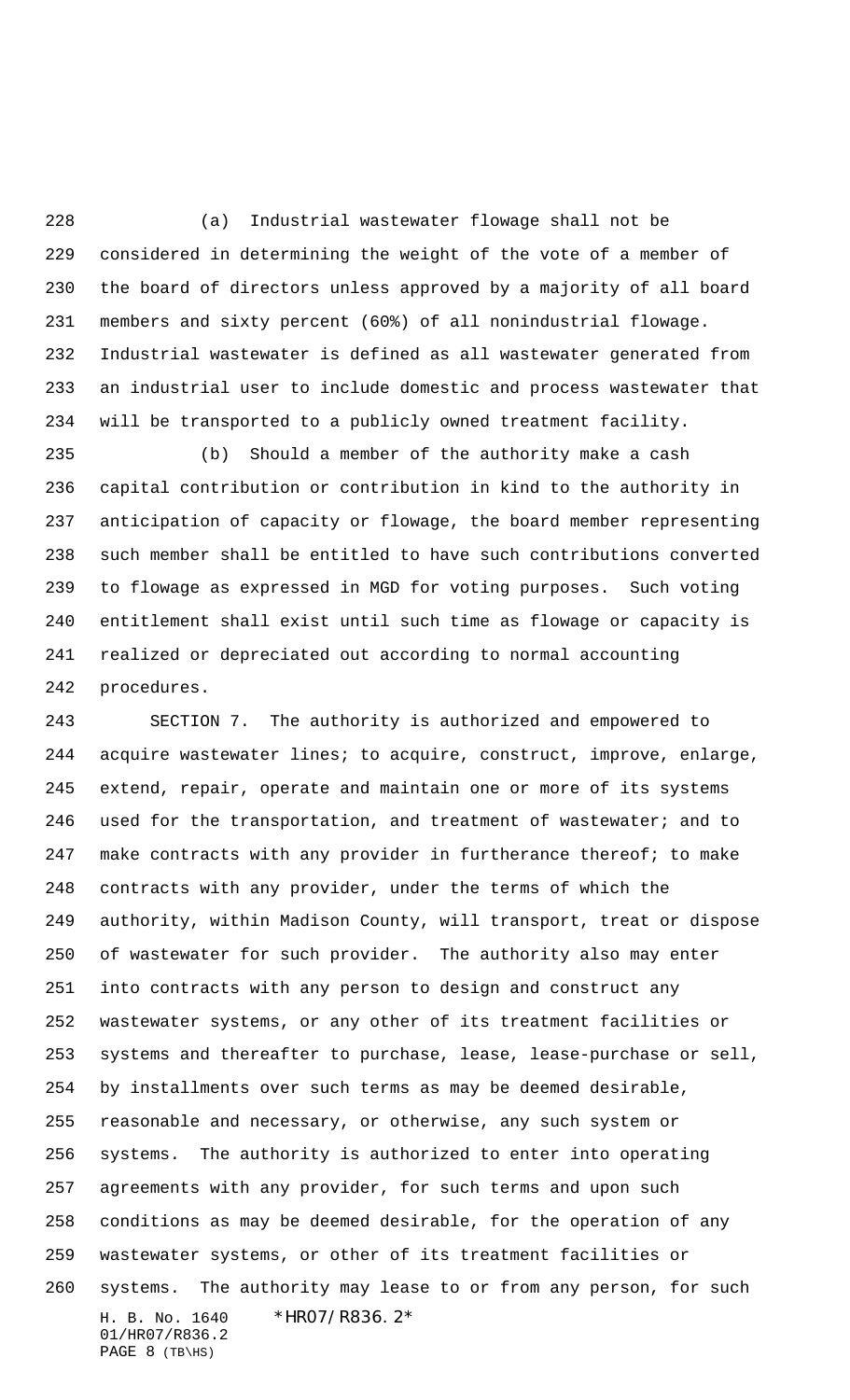term and upon such conditions as may be deemed desirable, any wastewater systems. Any such contract may contain provisions requiring any provider to regulate the quality and strength of materials to be handled by the respective treatment system or systems and also may provide that the authority shall have the right to use any streets, alleys and public ways and places within the jurisdiction of a provider during the term of the contract.

 SECTION 8. (1) The authority is hereby authorized and empowered to enter into lease agreements with any corporation, partnership, limited partnership, joint venture or individual under which the authority may agree to lease buildings, facilities and/or machinery and equipment for use in connection with the provisions of wastewater treatment services under this act. The primary term of a lease of buildings or facilities shall not exceed twenty (20) years. For the purposes of this section, the term machinery and equipment shall not include office furniture and/or office machines. The primary term of a lease for machinery and equipment shall not exceed the estimated useful economic life of such machinery and equipment, as such useful economic life is mutually agreed upon by the lessor and lessee.

 (2) All such leases shall contain an option granting to the authority the right to purchase the leased property upon the expiration of the primary term, or upon such earlier date as may be agreed upon at a price not to exceed the unpaid principal balance at such time.

 (3) The authority is authorized to lease real property owned by it to any corporation, partnership, limited partnership, joint venture or individual for the purpose of enabling such person to construct or renovate thereon any of the buildings or facilities described in subsection (1) of this section and to lease such buildings and facilities to the authority.

H. B. No. 1640 \*HR07/R836.2\* 01/HR07/R836.2 PAGE (TB\HS) (4) Subject to the provisions of this section, any such lease agreement may extend over any period, notwithstanding any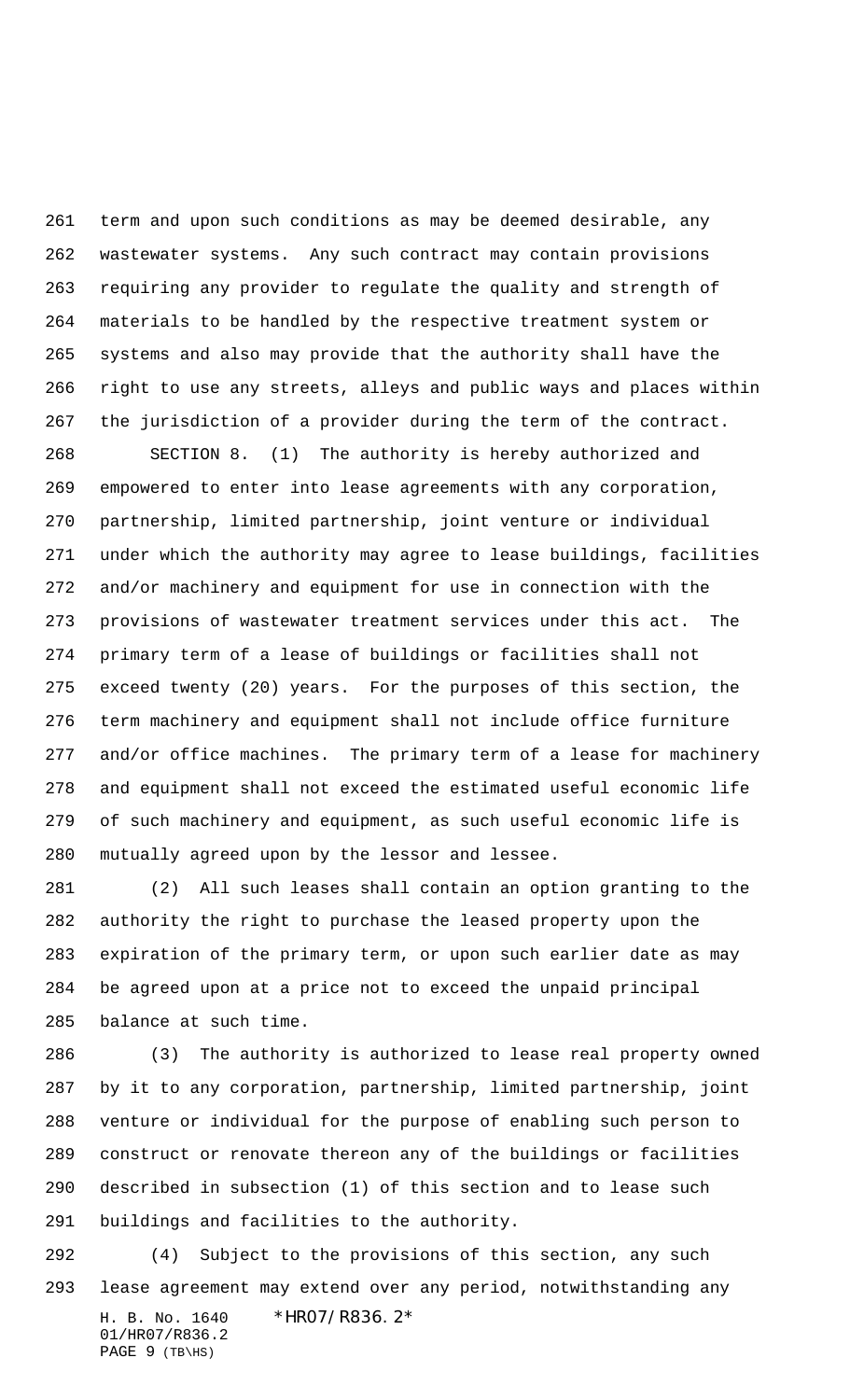provision or rule of law to the contrary, and any such lease agreement shall be binding upon the authority and any other party thereto in accordance with its terms. Any such lease agreement may include, at the discretion of the authority, a pledge of the full faith and credit of the authority for the payment of its monetary obligations thereunder; or may contain a provision that so long as no default of any monetary obligation of the lessee has occurred, the lessee's obligation to pay any amounts due or perform any covenants requiring or resulting in the expenditure of money shall be contingent and expressly limited to the extent of any specific appropriation made by the authority to fund such lease agreement, and that nothing contained in the lease agreement shall be construed as creating any monetary obligation on the part of the lessee beyond such current and specific appropriation.

 (5) This section, without reference to any other statute, shall be deemed to be full and complete authority for the authorization, execution and delivery of lease agreements authorized hereunder, and shall be construed as an additional and alternative method therefor, and none of the present restrictions, requirements, conditions and limitations of law applicable to the acquisition, construction and drawing of buildings, facilities, machinery or equipment in this state shall apply to lease agreements under this section, and no proceedings shall be required for the authorization, execution and delivery of such leases other than those required herein, and all powers necessary to be exercised in order to carry out the provisions of this section are hereby conferred.

 SECTION 9. (1) The authority, through its board of directors, in addition to any and all powers now or hereafter granted to it, is hereby empowered:

 (a) To develop and maintain long-range planning for wastewater systems from within Madison County and for pollution

abatement.

H. B. No. 1640 \*HR07/R836.2\* 01/HR07/R836.2 PAGE (TB\HS)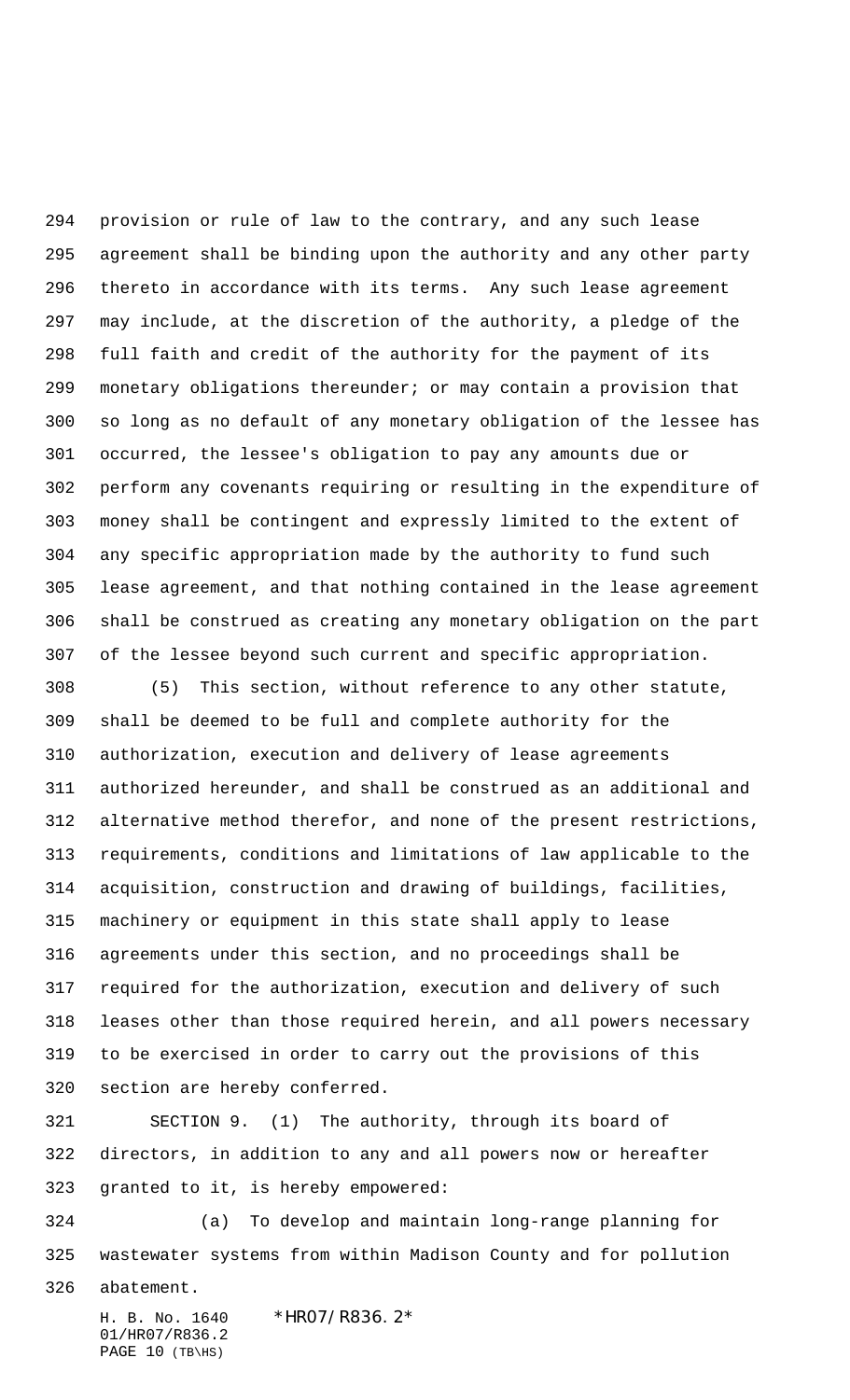(b) To adopt and issue a certificate of necessity to use the power of eminent domain, including the right of immediate possession, in the acquisition of real property. Upon the adoption of such certificate of necessity, which shall state the description of the real property needed to be acquired by eminent domain, the authority shall transmit a copy of such certificate to the Board of Supervisors of Madison County, to the governing authorities of any public entity with the power of eminent domain or to any other entity with the power of eminent domain. Such board or entities may initiate proceedings under the provisions of Title 11, Chapter 27, Mississippi Code of 1972. The eminent domain proceedings thereby initiated shall be conducted according to and governed by the provisions of Title 11, Chapter 27, Mississippi Code of 1972.

 (c) To acquire real and personal property, including, but not limited to, property necessary for the relocation or rerouting of roads and highways, railroad, telephone and telegraph lines and properties, electric power lines, gas pipelines and related facilities, or to require the anchoring or other protection of any of these, provided fair compensation is first paid to the owners thereof or agreement is had with such owners regarding the payment of the cost of such relocation, and to acquire easements or rights-of-way for such relocation or rerouting and to convey the same to the owners of the property being relocated or rerouted in connection with the purpose of this act.

H. B. No. 1640 \*HR07/R836.2\* 01/HR07/R836.2 PAGE (TB\HS) (d) To enter into contracts with any provider or any public agency, including, but not limited to, contracts authorized by Section 10 of this act, in furtherance of any of the purposes authorized by this act upon such consideration as the board of directors and such provider may agree. Any such contract may extend over any period of time, notwithstanding any provision or rule of law to the contrary; may be upon such terms as the parties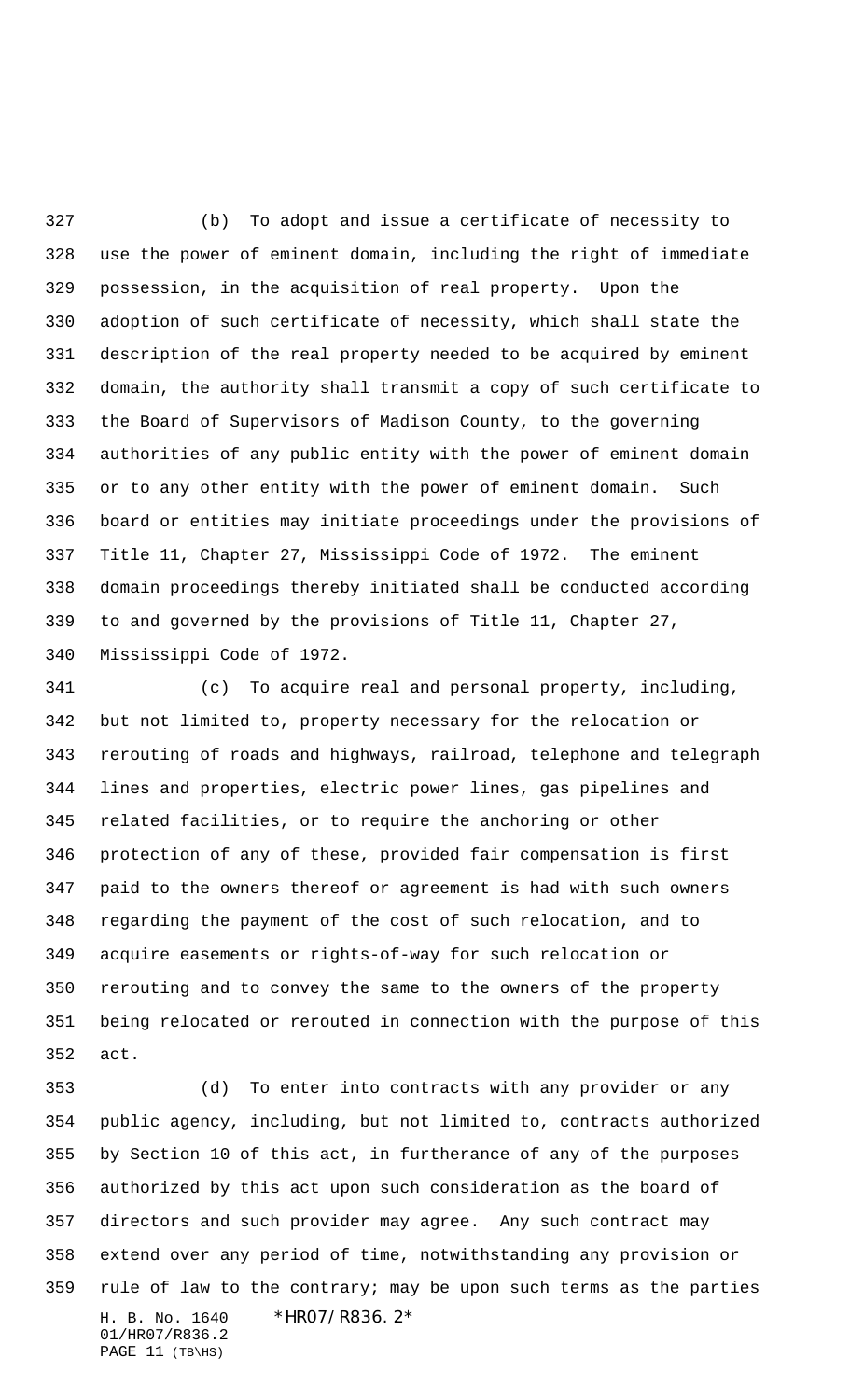thereto shall agree; and may provide that it shall continue in effect until bonds specified therein, refunding bonds issued in lieu of such bonds, and all other obligations specified therein are paid or terminated. Any such contract shall be binding upon the parties thereto according to its terms.

 (e) To make and enforce, and from time to time amend and repeal, bylaws and rules and regulations for the management of its business and affairs and for the construction, use, maintenance and operation of any of the systems under its management and control and any other of its properties.

 (f) To employ staff and other personnel, including attorneys, engineers and consultants as may be necessary to the functioning of the authority. The board of directors, in its discretion, may employ a general manager having the authority to employ and fire employees of the authority.

 (g) To apply for, accept and utilize grants and other funds from any source for any purpose necessary in support of the purpose of this act.

 (h) To establish and maintain rates and charges for the use of the services of such wastewater systems and facilities within the control of the authority, and from time to time to adjust such rates, to the end that the revenues therefrom will be sufficient at all times to pay the expenses of operating and maintaining such of its works, facilities and treatment systems and all of the provider's obligations under any contract or bond resolution with respect thereto.

 (i) To adopt rules and regulations necessary to carry out the implementation of the Madison County wastewater plan and to assure the payment of each participating provider of its proportionate share of the costs for use of any of the systems and facilities of the authority.

H. B. No. 1640 \*HR07/R836.2\* 01/HR07/R836.2 (j) So long as any indebtedness on the systems of the authority remains outstanding, to require by contract with a

PAGE (TB\HS)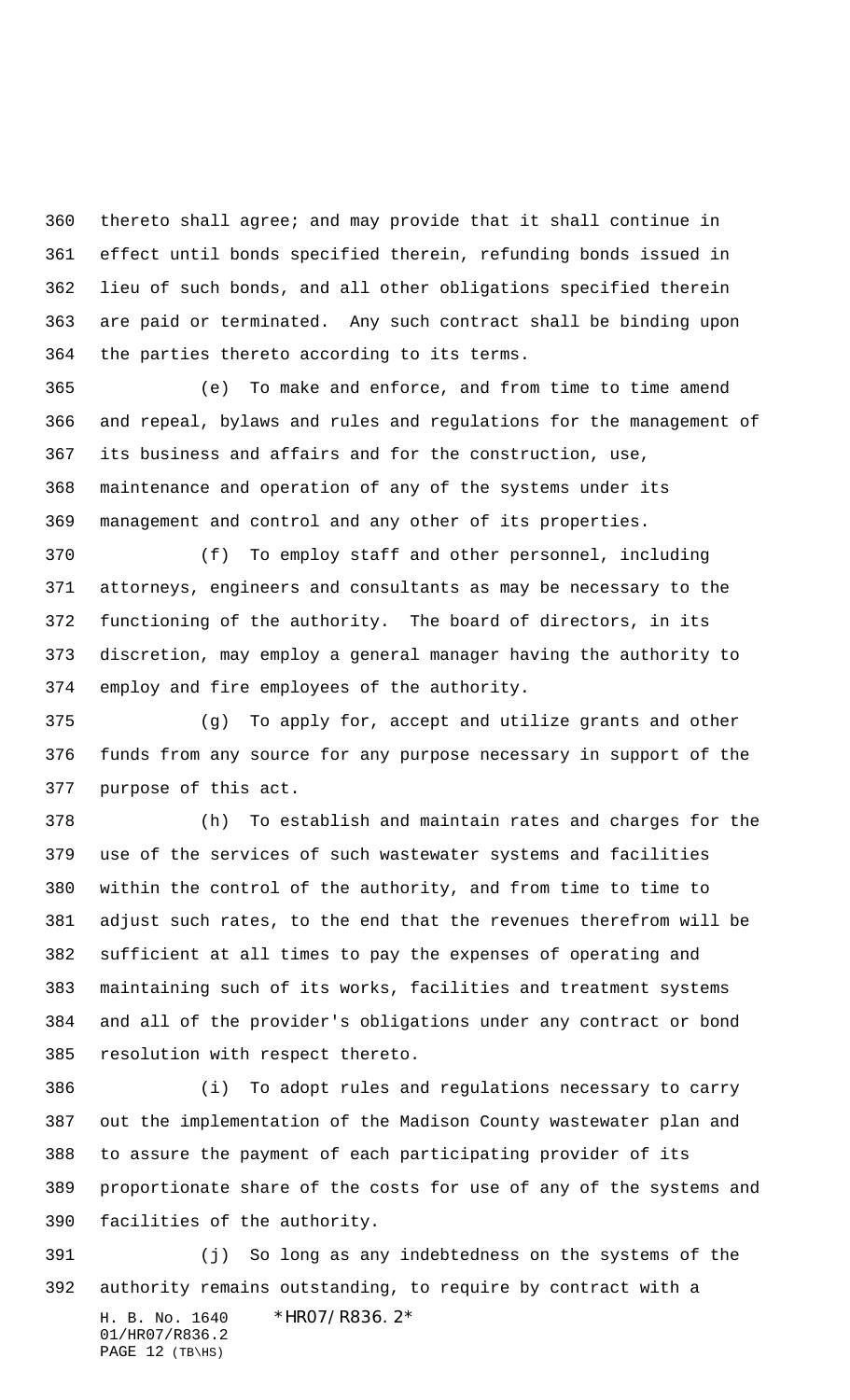provider, that all wastewater within the authority's area be disposed of through the appropriate treatment system which comprise a part of the authority's area plan, to the extent that the same may be available, but no public agency shall be precluded from constructing, operating and maintaining its own such system.

 (k) In addition to the authority to borrow funds and issue bonds as set forth elsewhere in this act, to borrow money by issuing its negotiable promissory notes secured by execution of a deed of trust upon any property owned by the authority, or other collateral available to or in the possession of the authority.

 (2) The authority shall not make contracts for wastewater transportation and treatment services with any individuals, land developers, or other agencies or organizations other than bona fide providers of wastewater collection services who have certificated area or statutory service area except as otherwise provided in this act. The authority shall not provide wastewater collection, transportation or treatment services directly to any customer but rather shall operate through the retail wastewater service providers. The authority shall not make rules or regulations affecting the wastewater collection systems, transportation systems, or treatment systems of retail wastewater service providers except to the extent of regulating by contract with the providers the quantity and strength of wastewater delivered to the authority.

 (3) Notwithstanding any provision of this act to the contrary, the authority shall not be allowed to (a) invade or condemn the exclusive service area of any retail wastewater provider, or (b) curtail the activities of a retail wastewater service provider, including, but not limited to, activities of Bear Creek Water Association, Inc., as defined in 7 USCS 1926(b), except by voluntary contract by and between the authority and such provider.

H. B. No. 1640 \*HR07/R836.2\* 01/HR07/R836.2 PAGE (TB\HS)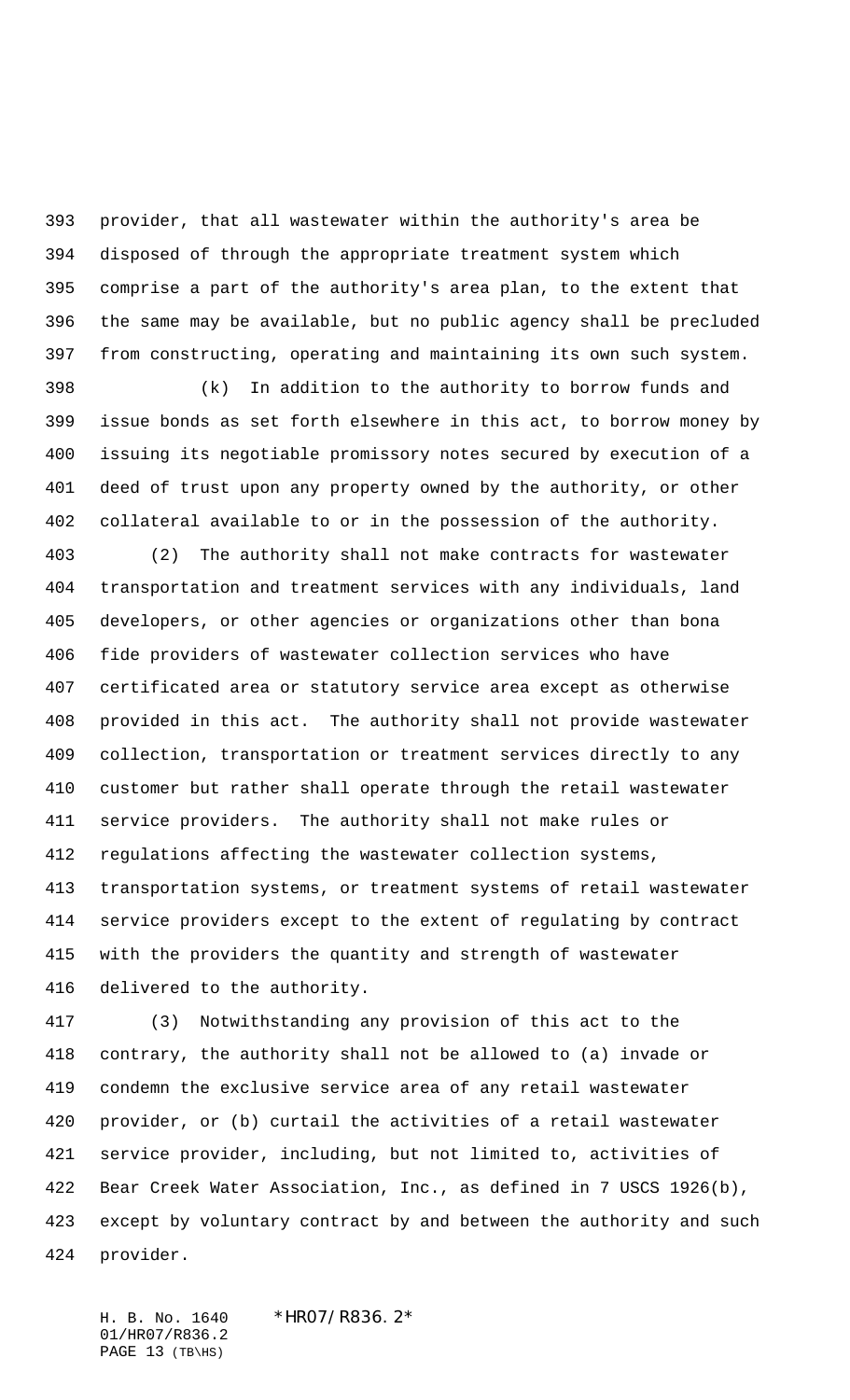H. B. No. 1640 \*HR07/R836.2\* 01/HR07/R836.2 SECTION 10. (1) Any provider, pursuant to a duly adopted resolution of such provider or public agency, may enter into contracts with the authority under the terms of which the authority, within its designated area, will manage, operate, and contract for usage of its wastewater systems, or other services, for such provider. Any provider may also enter into contracts with the authority for the authority to purchase or sell, by installments over such terms as may be deemed desirable, or otherwise, to any person any wastewater systems. Any provider is authorized to enter into operating agreements with the authority, for such terms and upon such conditions as may be deemed desirable, for the operation of any of its wastewater systems by the authority or by any person contracting with the authority to 438 operate such wastewater systems; and any person or public agency may lease to or from the authority, for such term and upon such conditions as may be deemed desirable, any of its wastewater systems. Any such contract may contain provisions requiring any public agency or other person to regulate the quality and strength of the material to be handled by the wastewater systems and may also provide that the authority shall have the right to use any streets, alleys and public ways and places within the jurisdiction of a public agency or other person during the term of the contract. Such contracts may obligate the public agency to make payments to the authority or to a trustee in amounts which shall be sufficient to enable the authority to defray the expenses of administering, operating and maintaining its respective wastewater systems, to pay interest and principal (whether at maturity upon redemption or otherwise) on bonds of the authority issued under this act and to fund reserves for debt service, for operation and maintenance and for renewals and replacements, and to fulfill the requirements of any rate covenant with respect to debt service coverage contained in any resolution, trust indenture or other security agreement relating to the bonds of the authority issued

PAGE (TB\HS)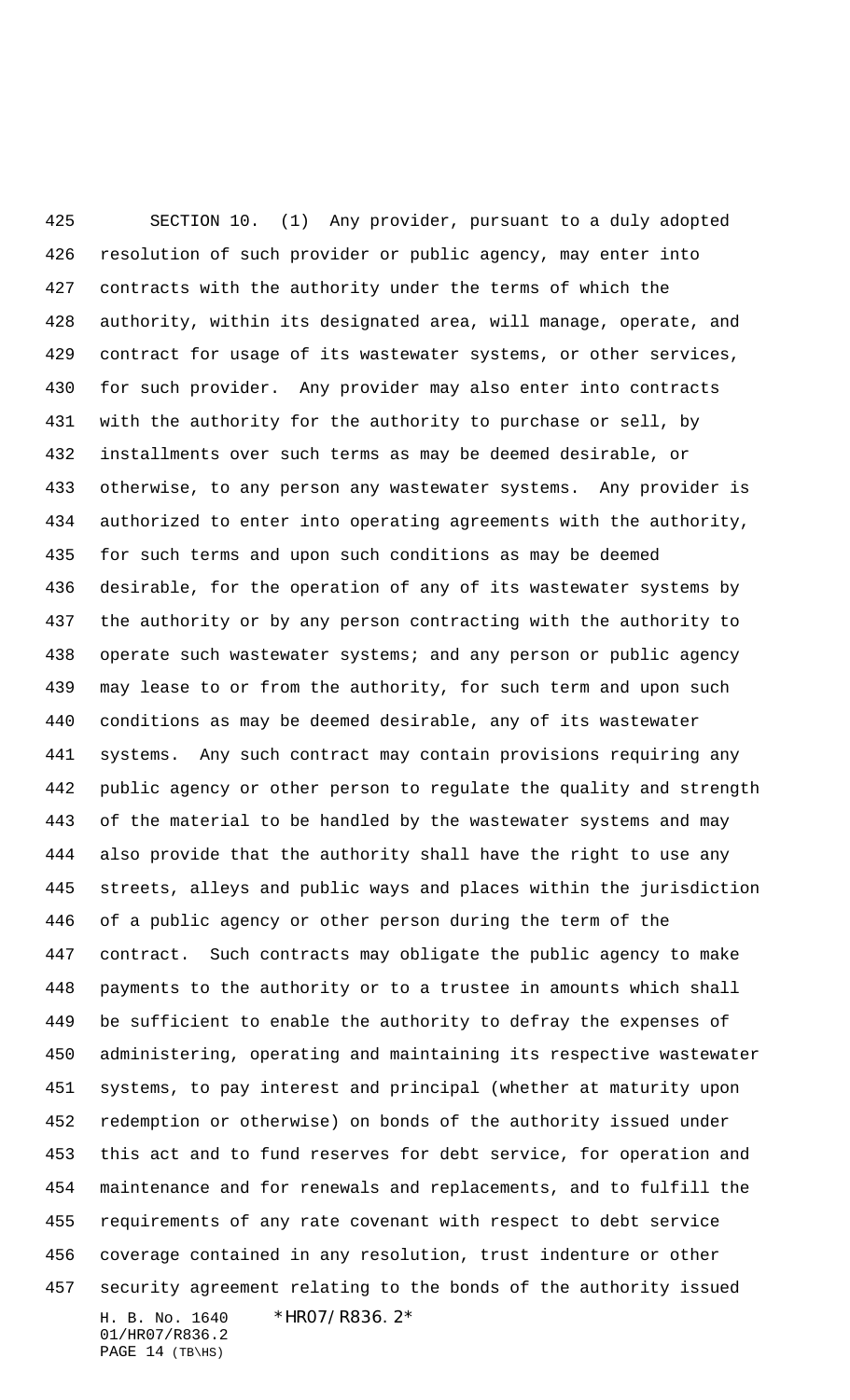under this act. Any person or public agency shall have the power to enter into such contracts with the authority as, in the discretion of the person or governing authorities of the agency, would be in the best interest of the person or agency. Such contracts may include a pledge of the full faith and credit of such person or public agency and/or the avails of any special assessments made by such person or public agency against property receiving benefits, as now or hereafter is provided by law. Any such contract may provide for the sale, or lease to, or use of by the authority, of the wastewater systems or any part thereof, of the person or public agency; and may provide that the authority shall operate its wastewater systems or any part thereof of the person or public agency; and may provide that any person or public agency shall have the right to continued use and/or priority use of the wastewater systems or any part thereof during the useful 473 life thereof upon payment of reasonable charges therefor; may contain provisions to assure equitable treatment of persons or 475 public agencies who contract with the authority under this act; and may contain such other provisions and requirements as the parties thereto may determine to be appropriate or necessary. Such contracts may extend over any period of time, notwithstanding any provisions of law to the contrary, and may extend beyond the life of the respective wastewater systems or any part thereof or the term of the bonds sold with respect to such facilities or improvements thereto.

H. B. No. 1640 \*HR07/R836.2\* 01/HR07/R836.2 (2) The obligations of a provider arising under the terms of any contract referred to in this act, whether or not payable solely from a pledge of revenues, shall not be included within the indebtedness limitations of the provider for purposes of any constitutional or statutory limitation or provision. To the extent provided in such contract and to the extent such obligations of the provider are payable wholly or in part from the revenues and other monies derived by the provider from the

```
PAGE 15 (TB\HS)
```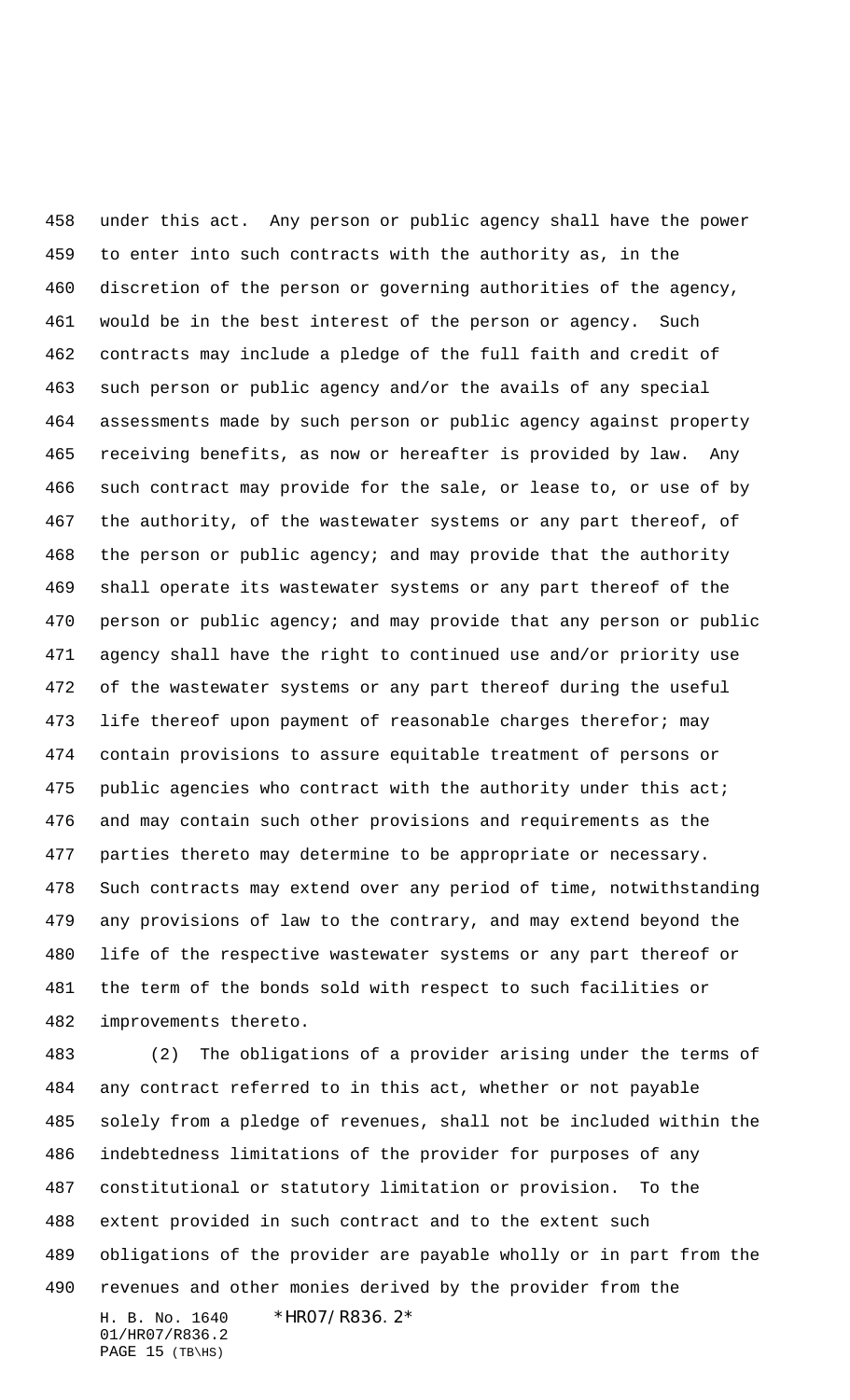operation of its wastewater systems, or any part thereof, such obligations shall be treated as expenses of operating such wastewater systems.

 (3) Contracts referred to in this section may also provide for payments in the form of contributions to defray the cost of any purpose set forth in the contracts and as advances for the respective wastewater systems or any part thereof subject to repayment by the authority. A provider may make such contributions or advances from its general fund or surplus fund or from special assessments or from any monies legally available therefor.

 (4) Payments made, or to be made, to the authority by a provider under a contract for any of its wastewater systems, or any part thereof, shall not be subject to approval or review by the Mississippi Public Service Commission.

 (5) Subject to the terms of a contract or contracts referred to in this act, the authority is hereby authorized to do and perform any and all acts or things necessary, convenient or desirable to carry out the purposes of such contracts, including the fixing, charging, collecting, maintaining and revising of rates, fees and other charges for the services rendered to any user of any of the wastewater systems operated or maintained by the authority, whether or not such wastewater systems are owned by the authority.

 (6) No provision of this act shall be construed to prohibit any provider, otherwise permitted by law to issue bonds, from issuing bonds in the manner provided by law for the construction, renovation, repair or development of any of the authority's wastewater systems, or any part thereof, owned or operated by such provider.

H. B. No. 1640 \*HR07/R836.2\* 01/HR07/R836.2 PAGE (TB\HS) SECTION 11. Whenever a provider shall have executed a contract under this act and the payments thereunder are to be made either wholly or partly from the revenues of the provider's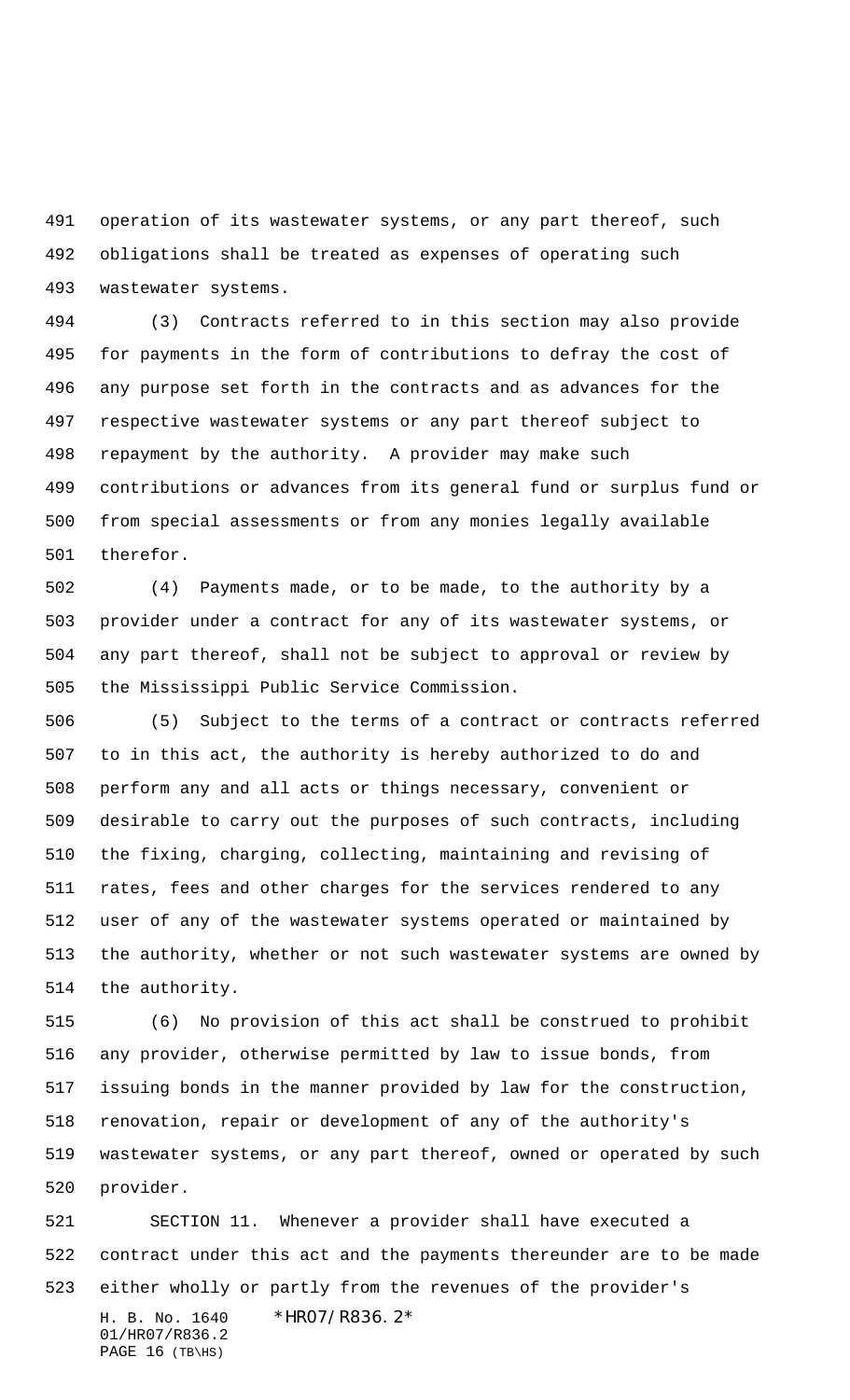wastewater systems, or any part thereof, or a combination of such wastewater systems, the duty is hereby imposed on the provider to establish and maintain and, from time to time, to adjust the rates charged by the provider for the services of such wastewater systems, so that the revenues therefrom, together with any taxes and special assessments levied in support thereof, will be sufficient at all times to pay: (a) the expense of operating and maintaining such wastewater systems including all of the provider's obligations to the authority, its successors or assigns under such contract; and (b) all of the provider's obligations under and in connection with revenue bonds theretofore issued, or which may be issued thereafter and secured by the revenues of such wastewater systems. Any such contract may require the use of consulting engineers and financial experts to advise the provider whether and when such rates are to be adjusted.

 SECTION 12. (1) The Madison County Wastewater Authority shall have the power and is hereby authorized, from time to time, to borrow money and to issue revenue bonds in such principal amounts as the Madison County Wastewater Authority may determine to be necessary to provide sufficient funds for achieving the purposes of this act, including:

 (a) Defraying the cost of the acquisition, construction, improvement, repair or extension of its wastewater systems, or any part thereof, whether or not such facilities are owned by the authority;

 (b) The payment of interest on bonds of the authority issued under this act;

 (c) Establishing reserves to secure such bonds and payment of the interest thereon; and

H. B. No. 1640 \*HR07/R836.2\* 01/HR07/R836.2 PAGE (TB\HS) (d) Paying expenses incident to the issuance of such bonds and to the implementation of the authority's wastewater systems, and all other expenditures of the authority incident to or necessary or convenient to carry out the purposes of this act.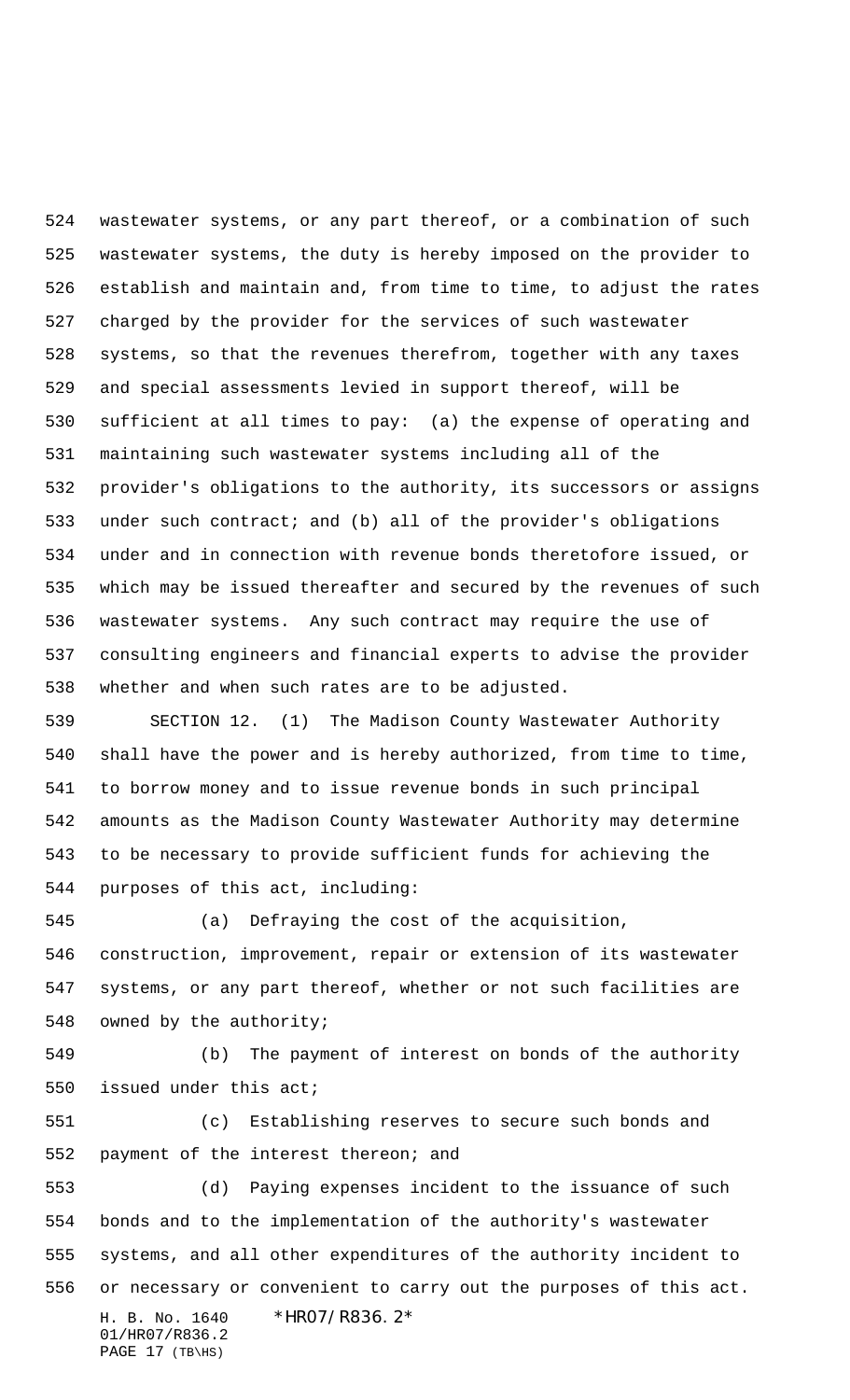(2) Before issuing bonds (other than interim notes or refunding bonds as provided in Section 13 of this act) hereunder, the board of directors of the authority first shall hold a public hearing with due notice of the time, date and place of said hearing published in a newspaper of general circulation in Madison County, Mississippi. Upon an affirmative vote of the board of directors approving the resolution of intent, the board of directors shall adopt a resolution declaring its intention to issue such bonds and stating the maximum principal amount of bonds proposed to be issued, a general generic description of the proposed improvements and the proposed location thereof and the date, time and place at which the board of directors proposes to take further action with respect to the issuance of such bonds. The board of directors then shall cause the resolution of intent to be published once a week for at least three (3) consecutive weeks in at least one (1) newspaper having a general circulation within the geographical limits of Madison County, Mississippi. The first publication of such resolution shall be made not less than twenty-one (21) days before the date fixed in such resolution to direct the issuance of the bonds and the last publication shall be made not more than seven (7) days before such date.

 (3) Bonds of the authority issued under this act shall be payable from, and secured by, a pledge of all or any part of the revenues under any contract entered into pursuant to this act, and from all or any part of the revenues derived from the operation of the wastewater systems, or any part thereof, and any other monies legally available therefor, as may be determined by the authority, subject only to any agreement with the purchasers of the bonds. Such bonds may be further secured by a trust indenture between the authority and a corporate trustee, which may be any trust company or bank having powers of a trust company without or within the state.

H. B. No. 1640 \*HR07/R836.2\* 01/HR07/R836.2 PAGE (TB\HS)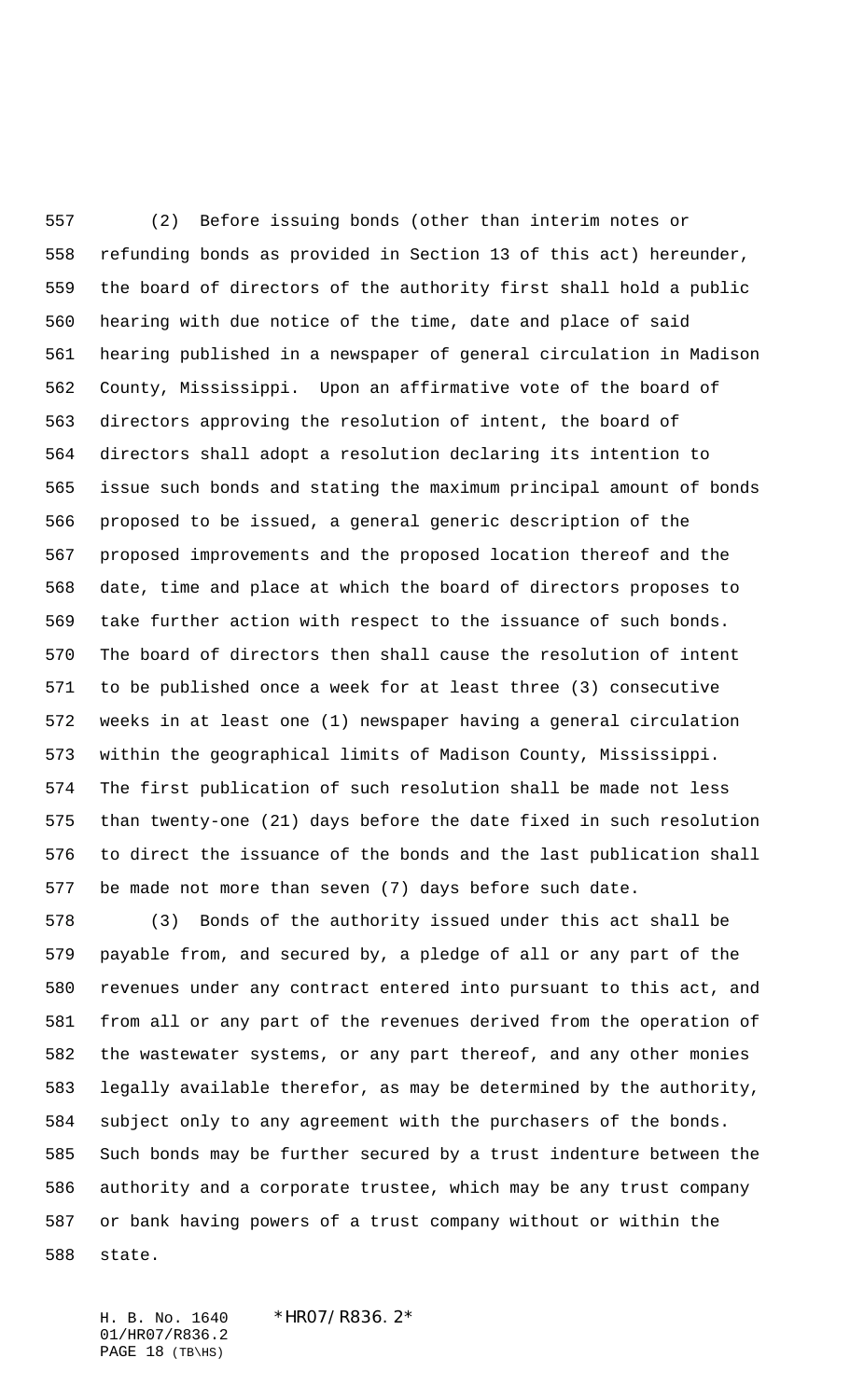(4) Bonds of the authority issued under this act shall be authorized by a resolution or resolutions adopted by the board of directors of the authority. Such bonds shall bear such date or dates, mature at such time or times, bear interest at such rate or rates (not exceeding the maximum rate set out in Section 75-17-103), be in such denomination or denominations, be in such form, carry such conversion privileges, have such rank or priority, be executed in such manner and by such officers, be payable from such sources in such medium of payment at such place or places within or without the state, provided that one (1) such place shall be within the state, and be subject to such terms of redemption prior to maturity, all as may be provided by resolution or resolutions of the board of directors.

 (5) Bonds of the authority issued under this act may be sold at such price or prices, at public or private sale, in such manner and at such times as may be determined by the authority to be in the public interest, and the authority may pay all expenses, premiums, fees and commissions which it may deem necessary and advantageous in connection with the issuance and sale thereof.

 (6) Any pledge of earnings, revenues or other monies made by the authority shall be valid and binding from the time the pledge is made. The earnings, revenues or other monies so pledged and thereafter received by the authority shall immediately be subject to the lien of such pledge without any physical delivery thereof or further act, and the lien of any such pledge shall be valid and binding as against all parties having claims of any kind in tort, contract or otherwise against the authority irrespective of whether such parties have notice thereof. Neither the resolution nor any other instrument by which a pledge is created need be recorded.

 (7) Neither the members of the board of directors nor any person executing the bonds shall be personally liable on the bonds

H. B. No. 1640 \*HR07/R836.2\* 01/HR07/R836.2 PAGE (TB\HS)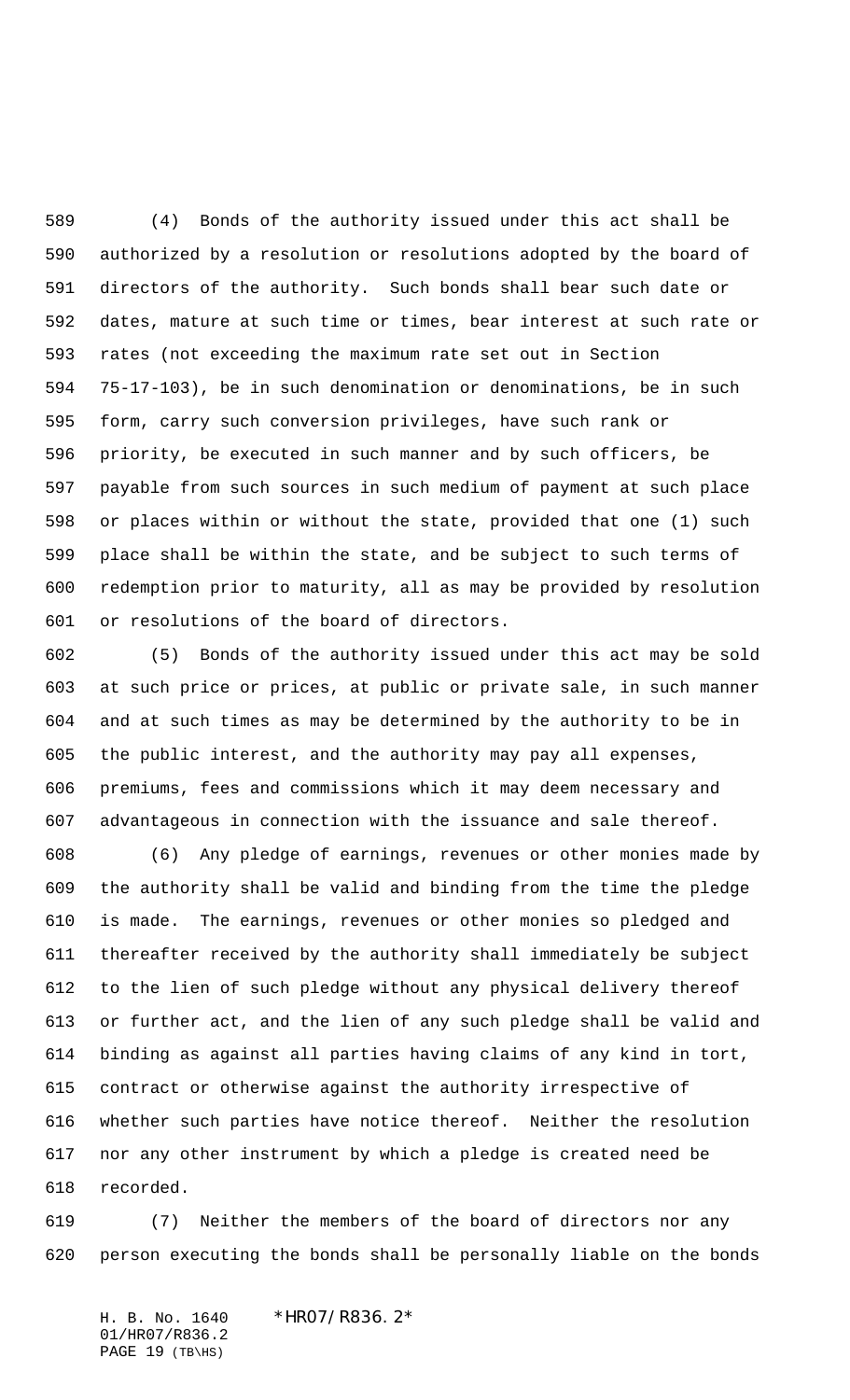or be subject to any personal liability or accountability by reason of the issuance thereof.

 (8) Proceeds from the sale of bonds of the authority may be invested, pending their use, in such securities as may be specified in the resolution authorizing the issuance of the bonds or the trust indenture securing them, and the earnings on such investments applied as provided in such resolution or trust indenture.

 (9) Whenever any bonds shall have been signed by the officer(s) designated by the resolution of the board of directors to sign the bonds, who were in office at the time of such signing, but who may have ceased to be such officer(s) prior to the sale and delivery of such bonds, or who may not have been in office on the date such bonds may bear, the manual or facsimile signatures of such officer(s) upon such bonds shall nevertheless be valid and sufficient for all purposes and have the same effect as if the person so officially executing such bonds had remained in office until the delivery of the same to the purchaser or had been in office on the date such bonds may bear.

H. B. No. 1640 \*HR07/R836.2\* SECTION 13. The authority, by resolution adopted by its board of directors, may issue refunding bonds for the purpose of paying any of its bonds at or prior to maturity or upon acceleration or redemption. Refunding bonds may be issued at such time prior to the maturity or redemption of the refunded bonds as the board of directors deems to be in the public interest, without an election on the question of the issuance thereof. The refunding bonds may be issued in sufficient amounts to pay or provide the principal of the bonds being refunded, together with any redemption premium thereon, any interest accrued or to accrue to the date of payment of such bonds, the expenses of issue of the refunding bonds, the expenses of redeeming the bonds being refunded, and such reserves for debt service or other capital or current expenses from the proceeds of such refunding bonds as may

01/HR07/R836.2 PAGE (TB\HS)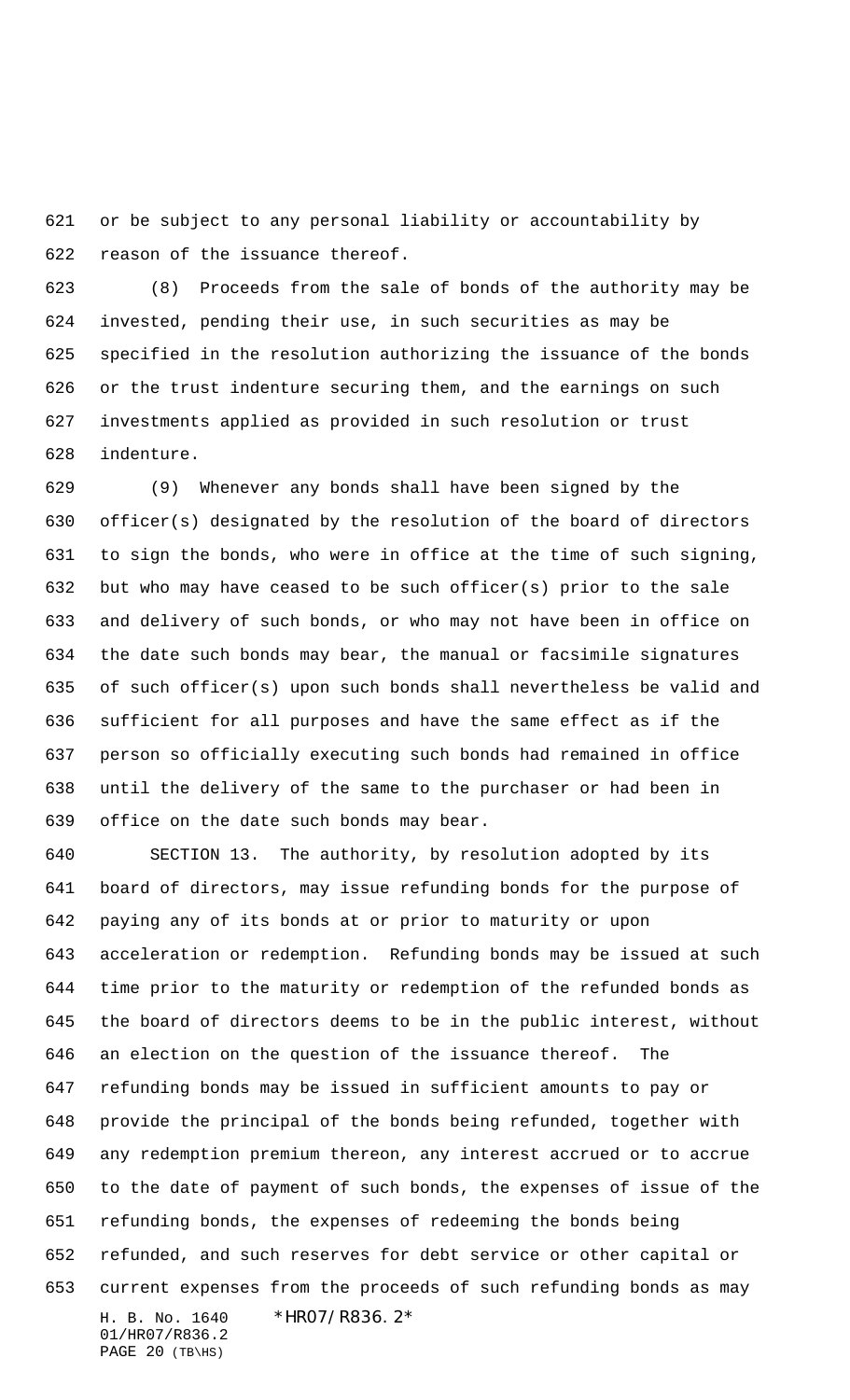be required by the resolution, trust indenture or other security instruments. The issue of refunding bonds, the maturities and other details thereof, the security therefor, the rights of the holders and the rights, duties and obligations of the authority in respect to the same shall be governed by the provisions of this act relating to the issue of bonds other than refunding bonds insofar as the same may be applicable. Any such refunding may be effected, whether the obligations to be refunded shall have then matured or shall thereafter mature, either by the exchange of the refunding bonds for the obligations to be refunded thereby with the consent of the holders of the obligations so to be refunded, or by sale of the refunding bonds and the application of the proceeds thereof to the payment of the obligations proposed to be refunded thereby, and regardless of whether the obligations proposed to be refunded shall be payable on the same date or different dates or shall be due serially or otherwise.

 SECTION 14. (1) Owners of property who own a certificate of public convenience and necessity, or who are located in an area served by an existing provider, may contract with the authority only for the purpose of wastewater system improvements financed pursuant to this section, with the approval of the affected provider, or may contract with the authority and the affected provider, to provide improvements in order to provide wastewater services.

 (2) The authority is authorized to issue special assessment bonds to finance wastewater system improvements by levying and collecting special assessments against the property benefited thereby. The amount borrowed may include that portion of the cost of such improvements to be paid by the issuing entity.

H. B. No. 1640 \*HR07/R836.2\* (3) When the authority shall determine to construct such wastewater system improvements, the cost of which, or any part thereof, is to be assessed against the property benefited, it shall adopt a resolution declaring necessary the proposed

01/HR07/R836.2 PAGE (TB\HS)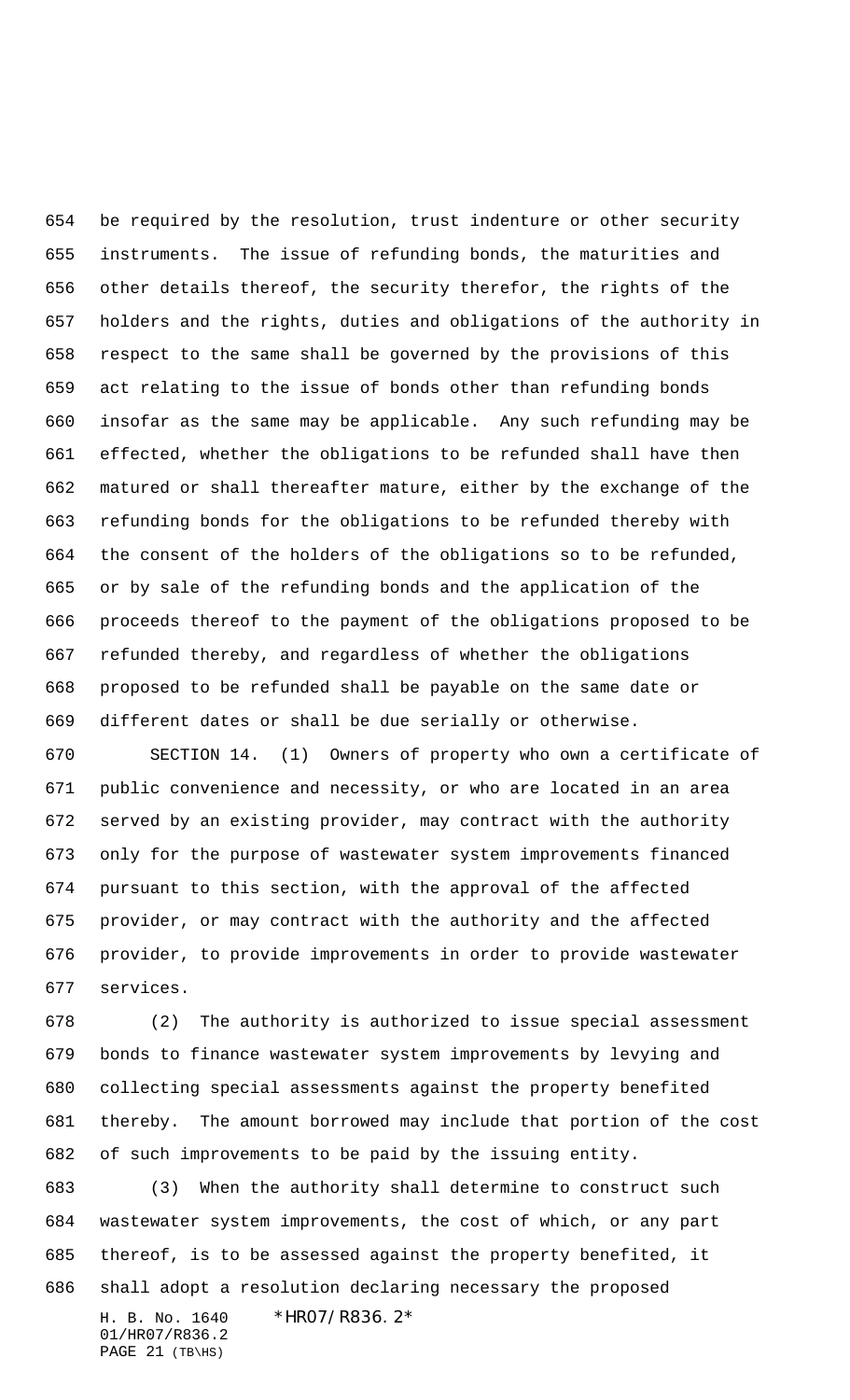improvement describing the nature and extent of the work, the general character of the material to be used and the location and terminal points of the improvements or clearly define the boundary of areas in which such improvements are to be made. In publishing such resolution declaring the work necessary, the plans and specifications of such work need not be published but may be referred to as being on file in the office of the authority. Such resolution shall fix a date when the governing body shall meet, which shall be not less than fifteen (15) days after the date of the first publication of the notice herein provided for, to hear any objection or remonstrance that may be made to such improvements. The notice herein provided for shall be published once each week for three (3) successive weeks in a public newspaper having a general circulation in Madison County. The authority shall also send a copy of the notice, by certified mail, postage prepaid, within five (5) days after the first publication of the notice herein provided for, to the owners of property affected by the resolution at the address shown on the land rolls last approved by the county. However, failure of the clerk to mail such notice, or failure of the owner to receive such notice, shall not invalidate any proceedings in this section, where such notice has been published as provided herein. Notice declaring the work necessary shall be notice to the property owners that the work has been declared necessary.

 (4) At the meeting provided for by subsection (3) of this section, or at a time and place to which such meeting may be adjourned, any person aggrieved may appear in person, by attorney or by petition, and may object to or protest against the improvement or any part thereof. The governing body shall consider the objections and protests, if any, and may confirm, amend, modify or rescind the resolution of necessity, and shall determine whether the improvement shall be made and how the cost

H. B. No. 1640 \*HR07/R836.2\* 01/HR07/R836.2 PAGE (TB\HS)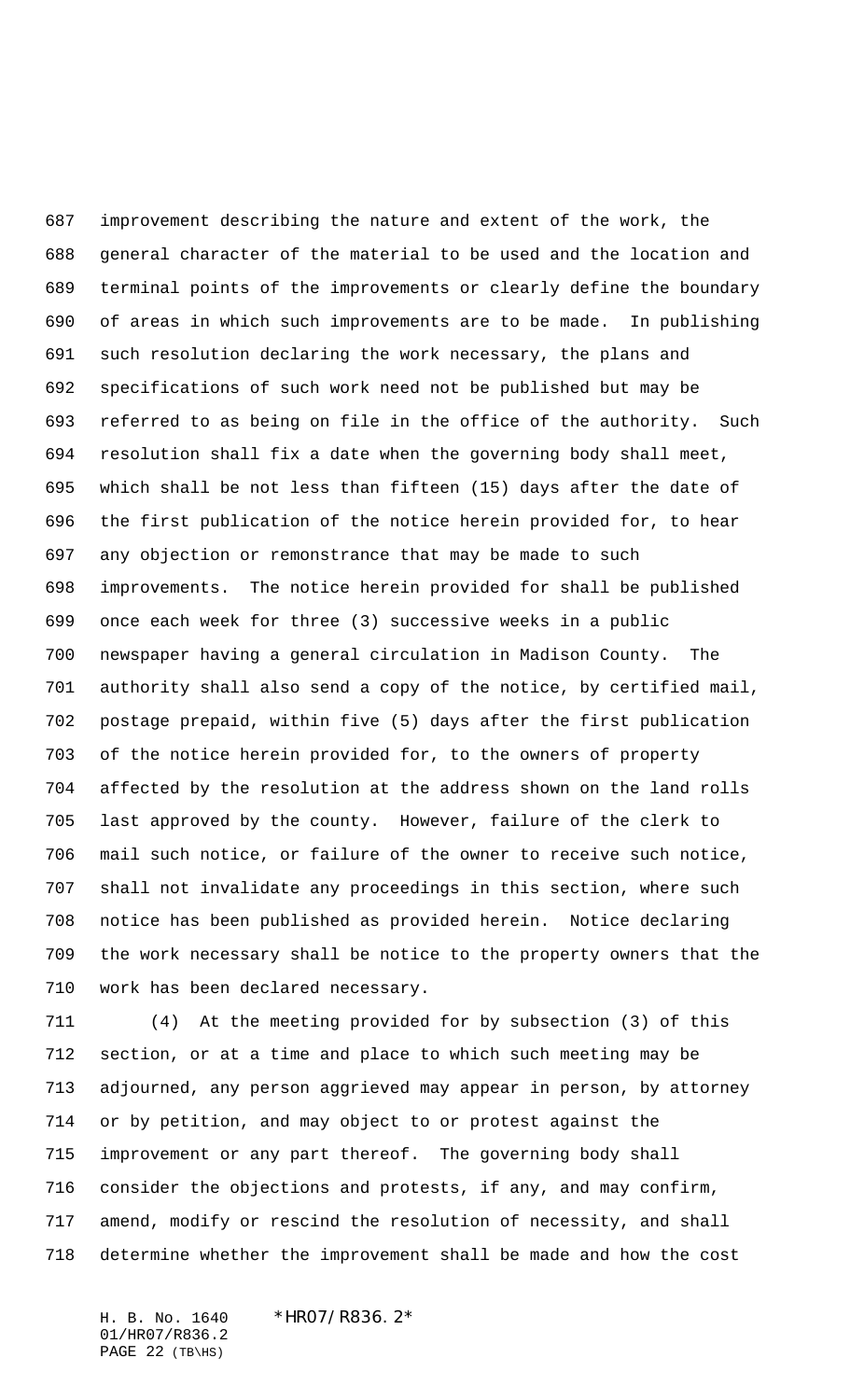shall be paid. The determination of the authority shall be final and conclusive.

 (5) The resolution determining to proceed with the improvements may direct that the cost and expense of the improvements authorized, or such part as the authority shall fix, shall be a charge upon the property benefited. In such resolution the authority shall direct that the whole, or such part of the cost and expense thereof as it shall fix, shall be assessed against the benefited property. The resolution shall define the entire area to be benefited by the improvement and shall direct that the cost be assessed against each lot or parcel of land as the amount of special tax for the owner's part of the cost of the entire improvement.

 (6) The full faith, credit and resource of the authority may be pledged for the payment of the principal and interest on such obligations, and the special assessments levied against the property benefiting from the special improvements to be made hereunder shall be pledged for the payment of such obligations. All funds derived for special assessments levied against the property benefiting from the improvements shall be placed into a special assessment bond fund and shall be used only for the purpose of paying principal and interest on such obligations. Any surplus funds may be invested as provided by law and may be used to pay such obligation at or before maturity.

 (7) The obligations authorized to be issued by this section may be issued at any time after the estimated cost of the improvements shall have been ascertained by the authority and the amount of indebtedness thereby incurred shall not exceed the estimated cost of such improvements.

 (8) All obligations issued pursuant to this section shall mature not longer than twenty (20) years from the date thereof. Other details regarding issuance of the bonds shall be as provided

H. B. No. 1640 \*HR07/R836.2\* 01/HR07/R836.2 PAGE (TB\HS)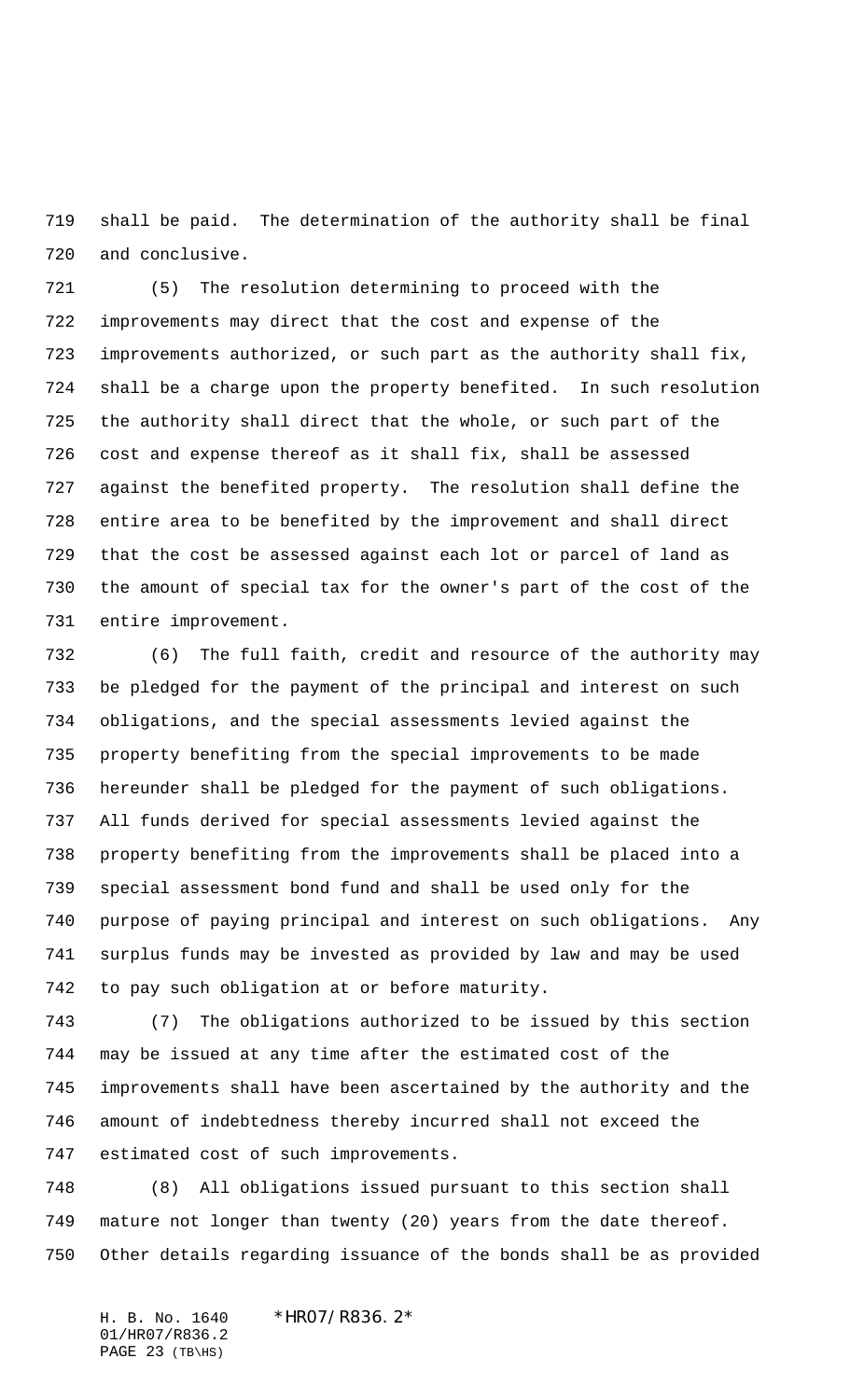in the applicable provisions of Section 12 of this act and such other applicable provisions as appropriate.

 (9) All special assessments levied under the provisions of this section, unless otherwise provided by the authority, shall become due and shall be paid to the Madison County Tax Collector in full within ninety (90) days from the date of confirmation thereof. However, the authority may, by resolution, confer upon the property owners the privilege of paying the assessment in not exceeding twenty (20) installments with interest from the date of the special assessment bonds at the average rate as that fixed in the bonds issued to raise money to pay the cost of the improvements, which is to be paid in whole or in part by the owner of the property benefited thereby. The installments of the assessment shall be due and payable at the same time that the annual real property tax becomes due and payable commencing with the first tax levy which is payable after the issuance of special assessment bonds of such levying authority. The tax collector shall remit payments to the authority within thirty (30) days after receipt thereof.

H. B. No. 1640 \*HR07/R836.2\* 01/HR07/R836.2 (10) The authority shall annually certify to the tax collector, or other officer charged with the duty of collecting taxes in the area in which the property assessed is located, the annual installment of assessment due for each tract of land against which an assessment has been levied, together with the amount of the interest on all unpaid installments at the average interest rate of the bonds issued to raise money to pay the cost of the improvement, which is to be paid in whole or in part by the owners of property benefited by the proposed improvements. Any property owner who has elected to pay his assessment in installments shall have the right at any time to pay the balance of the assessment against his assessment in full, but in so doing he shall be required to pay all accrued interest thereon. The collector shall thereupon enter upon the annual tax roll of the

PAGE (TB\HS)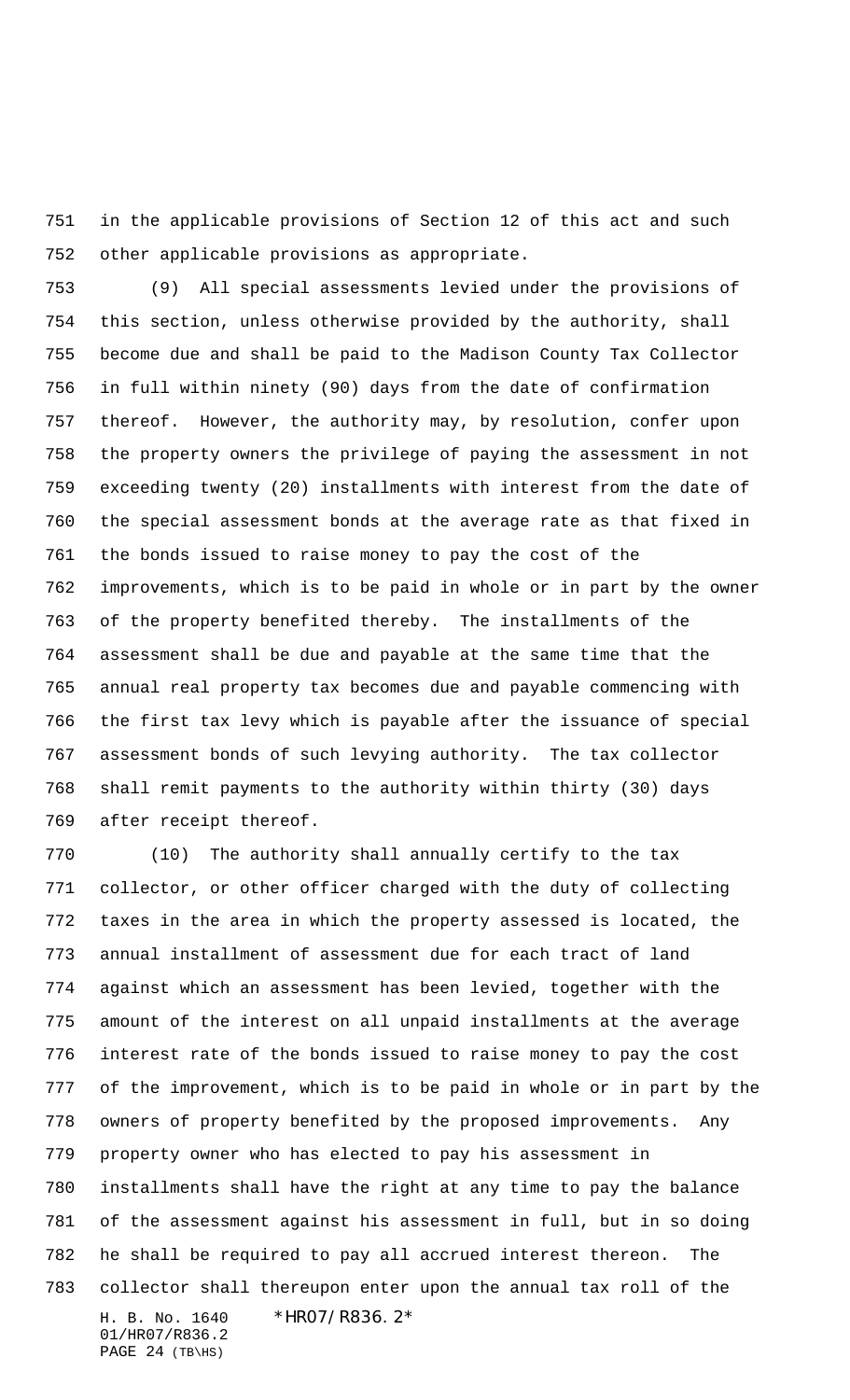county, in a separate column, the amount of the installment and interest to be collected from each tract of land assessed, and the collector shall collect the installment together with the interest on all unpaid installments, at the same time he collects the annual tax.

 (11) (a) If, after the original assessment shall have been made, the owner of the entire lot or parcel of land so assessed in solido desires that a change or division of the assessment be made, then such owner, or other party interested therein, may apply to the Madison County Tax Assessor for a change or division of the assessment.

 (b) If, after the original assessment shall have been made, a portion of any lot or parcel of land so assessed in solido, shall have changed ownership so that no one (1) person is the owner of the entire lot or parcel of land so assessed in solido, then such owner or other party interested therein, may apply to the Madison County Tax Assessor for a change or division of the assessment. Such application shall be in writing, filed with the assessor, under the same notice as provided in Section 21-41-31.

 (c) If the assessor is satisfied that the land in each instance will be adequate security for the assessment placed thereon, and that the rights of the authority will not be adversely affected, he may order the change or divide the assessments as requested. The decision of the assessor as to the right to change or divide assessments may be appealed to the governing body of the authority, whose decision shall be final. Any aggrieved party shall have the right to appeal the decisions of the authority.

H. B. No. 1640 \*HR07/R836.2\* 01/HR07/R836.2 PAGE (TB\HS) (12) The provisions of Sections 21-41-7, 21-41-11, 21-41-13, 21-41-15, 21-41-21, 21-41-23, 21-41-25, 21-41-27, 21-41-29, 21-41-31, 21-41-33, 21-41-35, 21-41-37 and 21-41-39 are hereby incorporated by reference for purposes of implementing the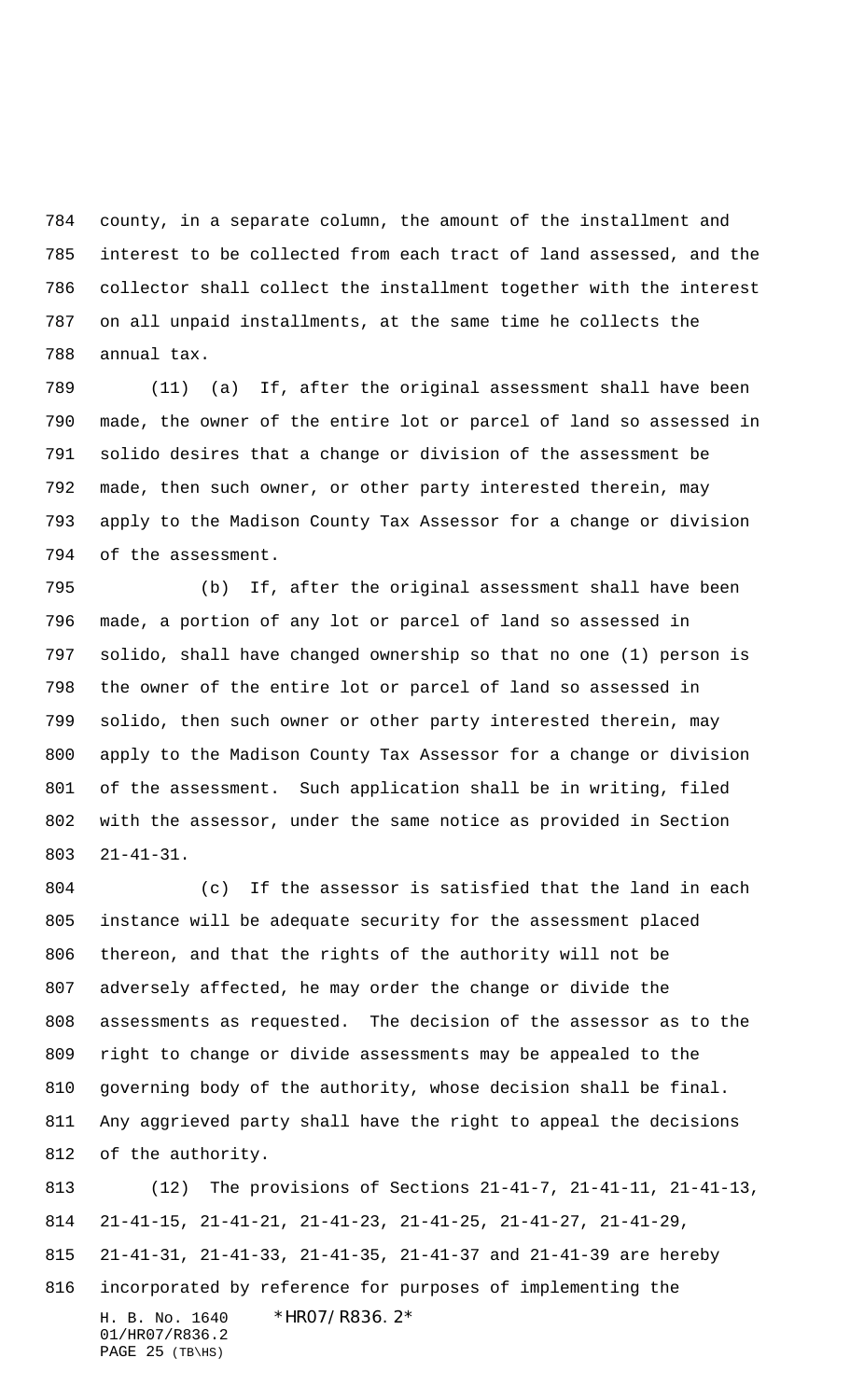authority granted by this section, except that if such provisions conflict with the provisions of this act, the provisions of this act shall prevail. Any authority granted by any reference in such sections to Chapter 41 of Title 21, Mississippi Code of 1972, or any section thereof, shall be effective in granting such authority pursuant to this section. Where appropriate, references to the municipality or any board or official thereof shall be deemed to refer to the authority, its governing body or any official thereof.

 (13) No special assessment or contract for improvements shall be authorized pursuant to this section without the approval of the wastewater services provider whose certificate or statutory service area within which the special assessment and improvement shall occur.

 SECTION 15. All bonds (other than refunding bonds, interim notes and certificates of indebtedness, which may be validated) issued pursuant to this act shall be validated as now provided by law in Sections 31-13-1 through 31-13-11, which constitute the Validation of Public Bonds Act. Such notice shall be published at least once in a newspaper or newspapers having a general circulation within Madison County, Mississippi. Such validation proceedings shall be instituted in the Chancery Court of Madison County. The validity of the bonds so validated, and of the contracts and payments to be made by the public agencies, thereunder constituting security for the bonds, shall be forever conclusive against the authority and the public agencies which are 843 parties to said contracts; and the validity of said bonds and said contracts and the payments to be made thereunder shall never be called in question in any court in this state.

H. B. No. 1640 \*HR07/R836.2\* 01/HR07/R836.2 SECTION 16. Bonds issued under the provisions of this act shall be payable solely from the revenues or assets of the authority pledged therefor. Each bond issued under this act shall contain on its face thereof a statement to the effect that the

```
PAGE 26 (TB\HS)
```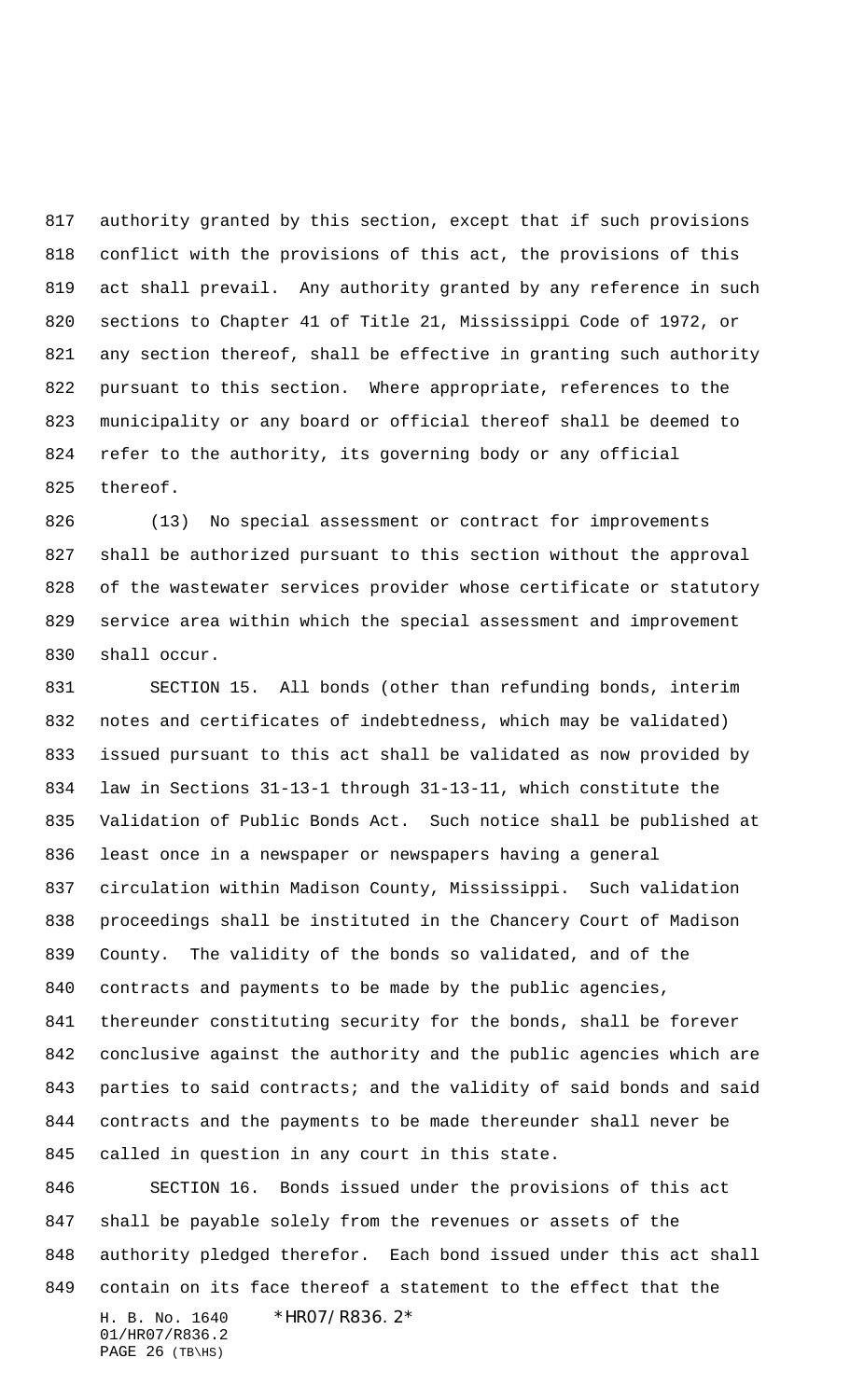authority shall not be obligated to pay the same nor the interest thereon except from the revenues or assets pledged therefor. SECTION 17. The authority shall have power in connection

with the issuance of its bonds to:

 (a) Covenant as to the use of any or all of its property, real or personal.

 (b) Redeem the bonds, to covenant for their redemption and to provide the terms and conditions thereof.

 (c) Covenant to charge rates, fees and charges sufficient to meet operating and maintenance expenses, renewals and replacements, principal and debt service on bonds, creation and maintenance of any reserves required by a bond resolution, trust indenture or other security instrument and to provide for any margins or coverages over and above debt service on the bonds deemed desirable for the marketability of the bonds.

 (d) Covenant and prescribe as to events of default and terms and conditions upon which any or all of its bonds shall become or may be declared due before maturity, as to the terms and conditions upon which such declaration and its consequences may be waived and as to the consequences of default and the remedies of the registered owners of the bonds.

 (e) Covenant as to the mortgage or pledge of, or the grant of a security interest in, any real or personal property and all or any part of the revenues from any wastewater systems, or any part thereof, or any revenue-producing contract or contracts made by the authority with any person to secure the payment of bonds, subject to such agreements with the registered owners of bonds as may then exist.

 (f) Covenant as to the custody, collection, securing, investment and payment of any revenues, assets, monies, funds or property with respect to which the authority may have any rights or interest.

H. B. No. 1640 \*HR07/R836.2\* 01/HR07/R836.2 PAGE (TB\HS)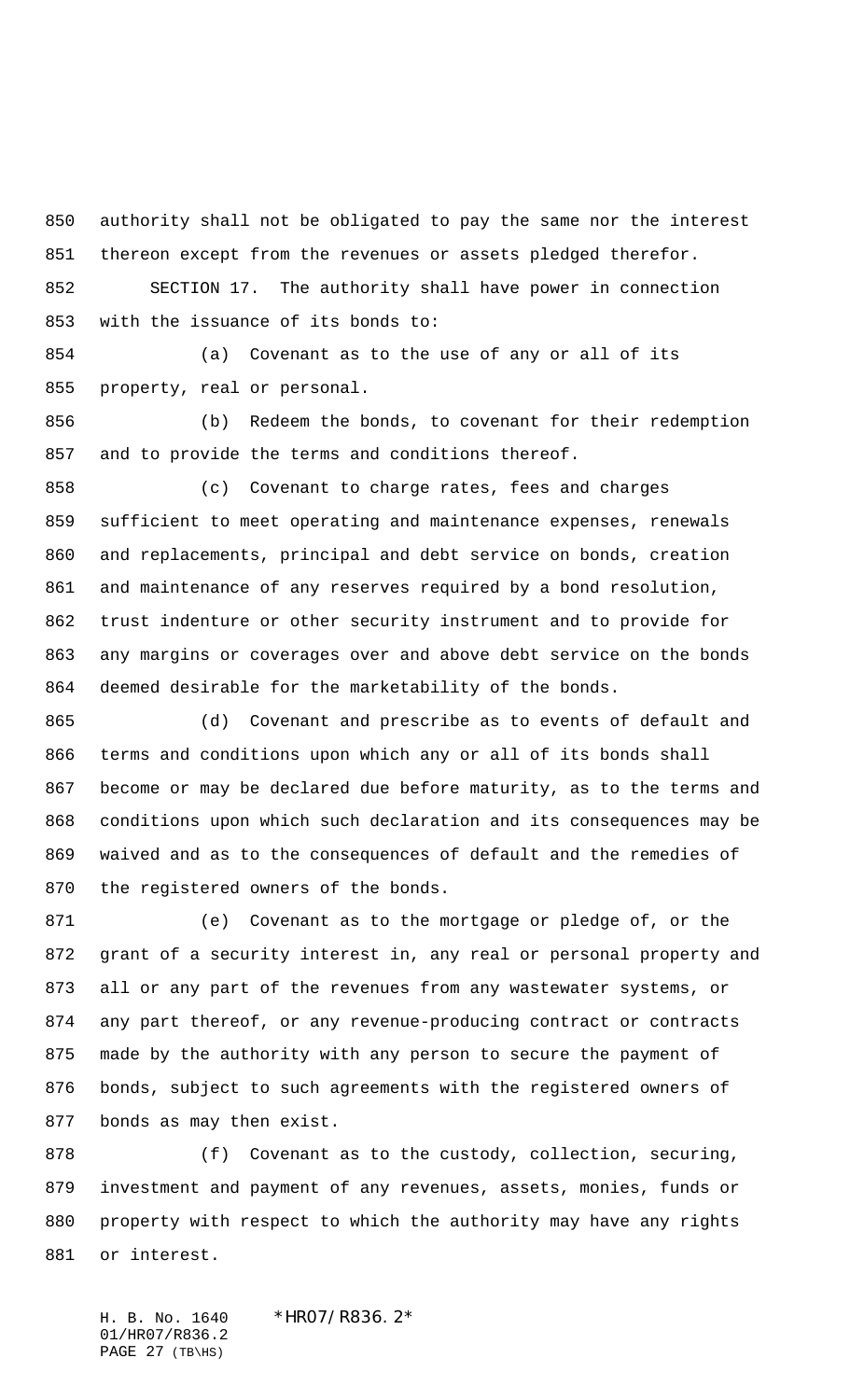(g) Covenant as to the purposes to which the proceeds from the sale of any bonds then or thereafter to be issued may be applied, and the pledge of such proceeds to secure the payment of the bonds.

 (h) Covenant as to the limitations on the issuance of any additional bonds, the terms upon which additional bonds may be issued and secured, and the refunding of outstanding bonds.

 (i) Covenant as to the rank or priority of any bonds with respect to any lien or security.

891 (j) Covenant as to the procedure by which the terms of any contract with, or for the benefit of, the registered owners of bonds may be amended or abrogated, the amount of bonds the registered owners of which must consent thereto, and the manner in which such consent may be given.

 (k) Covenant as to the custody of any of its properties or investments, the safekeeping thereof, the insurance to be carried thereon, and the use and disposition of insurance proceeds.

 (l) Covenant as to the vesting in a trustee or trustees, within or outside the state, of such properties, rights, powers and duties in trust as the authority may determine.

 (m) Covenant as to the appointing and providing for the duties and obligations of a paying agent or paying agents or other fiduciaries within or outside the state.

 (n) Make all other covenants and to do any and all such acts and things as may be necessary or convenient or desirable in order to secure its bonds, or in the absolute discretion of the authority, tend to make the bonds more marketable, notwithstanding 910 that such covenants, acts or things may not be enumerated herein; it being the intention hereof to give the authority the power to do all things in the issuance of bonds and, in the provisions for security thereof, which are not inconsistent with the Constitution

of this state.

H. B. No. 1640 \*HR07/R836.2\* 01/HR07/R836.2 PAGE (TB\HS)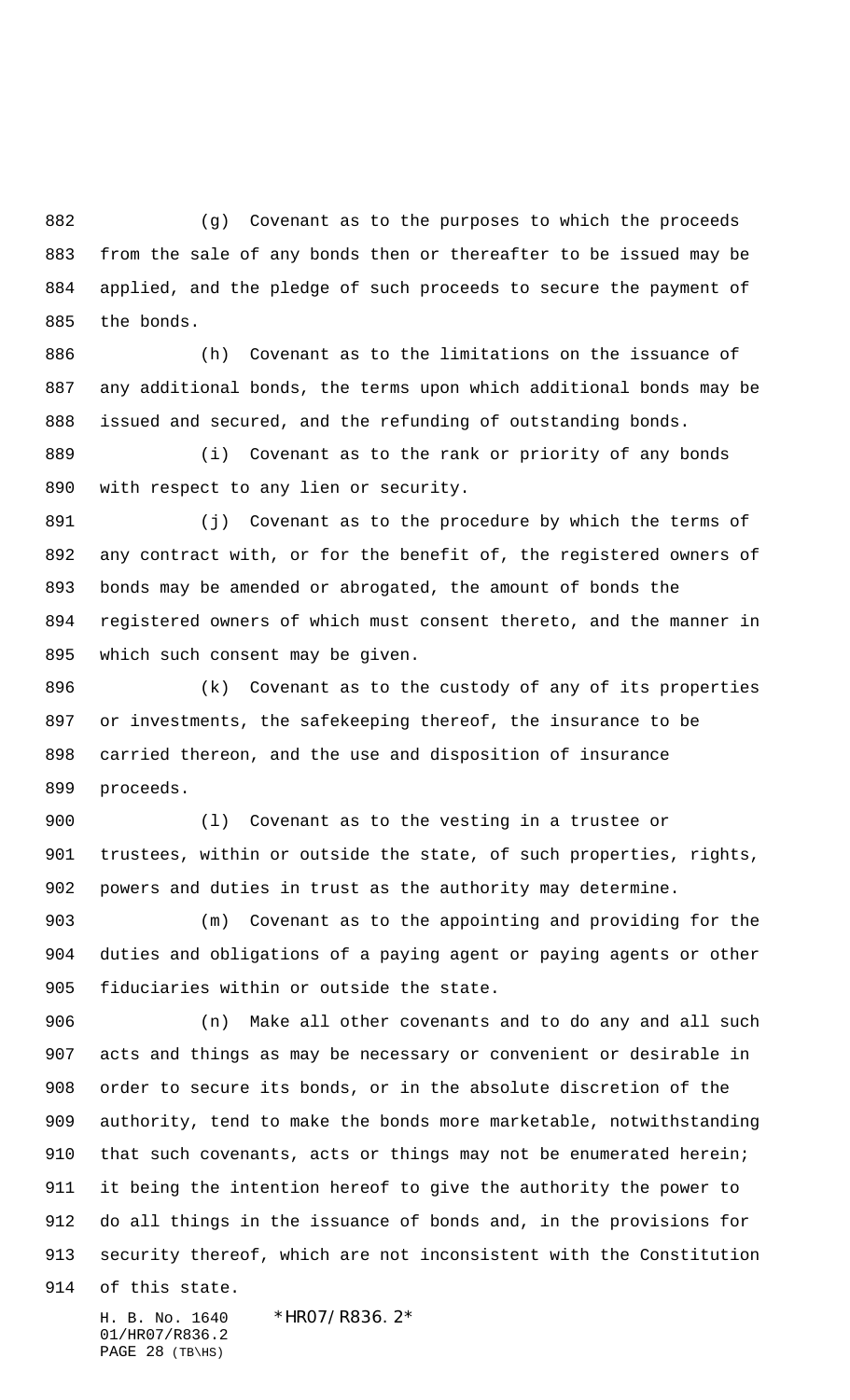(o) Execute all instruments necessary or convenient in the exercise of the powers herein granted or in the performance of covenants or duties, which may contain such covenants and provisions, as any purchaser of the bonds of the authority may reasonably require.

 SECTION 18. For the purposes of satisfying any temporary cash flow demands and deficiencies, and to maintain a working balance for the authority, the Board of Supervisors of Madison County or other providers are authorized to advance, at any time, such funds which, in its discretion, are necessary, or borrow such funds by issuance of notes, for initial capital contribution and to cover start-up costs until such times as sufficient bonds, assets and revenues have been secured to satisfy the needs of the authority for its management, operation and formation. To this end, the Board of Supervisors of Madison County or other providers may advance such funds, or borrow such funds by issuance of notes, under such terms and conditions as may be provided by resolution of the Board of Supervisors of Madison County or other providers, except that each such resolution shall state:

934 (a) The need for the proceeds advanced or borrowed; (b) The amount to be advanced or the amount to be

borrowed;

 (c) The maximum principal amount of any note issued, the interest rate or maximum interest rate to be incurred and the maturity date of said note.

 In addition, the Board of Supervisors of Madison County or other providers may arrange for lines of credit with any bank, firm or person for the purpose of providing an additional source of repayment for notes issued pursuant to this section. Amounts drawn on a line of credit may be evidenced by negotiable or nonnegotiable notes or other evidences of indebtedness and contain such terms and conditions as the Board of Supervisors of Madison

H. B. No. 1640 \*HR07/R836.2\* 01/HR07/R836.2 PAGE 29  $(TB\H)$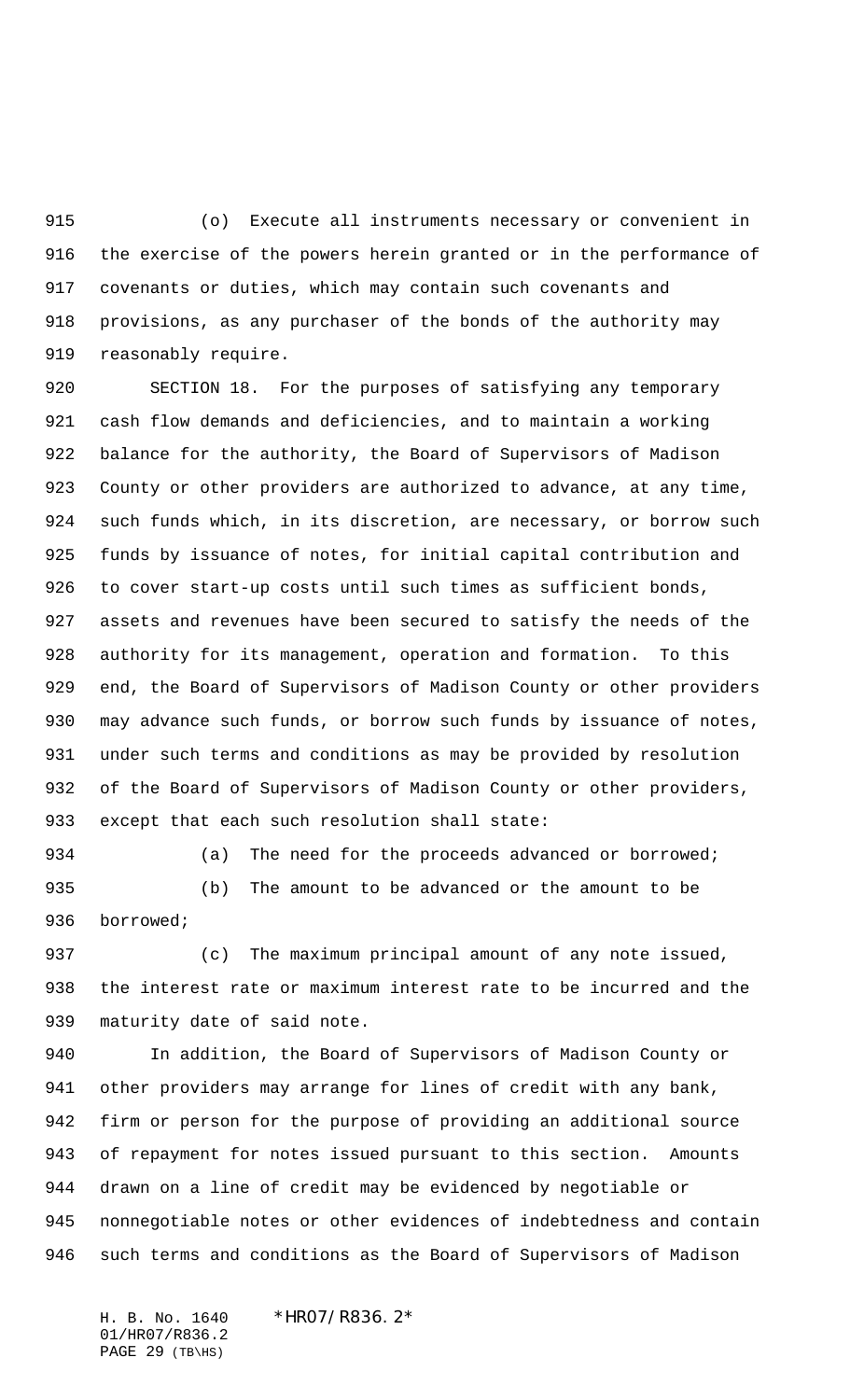County or other providers may authorize in the resolution approving the same.

 The Board of Supervisors of Madison County or other providers may authorize the repayment of such advances, notes, lines of credit and other debt incurred under this section, along with all costs associated with the same, including, but not limited to, rating agency fees, printing costs, legal fees, bank or trust company fees, line of credit fees and other charges to be reimbursed by the authority under such terms and conditions as are reasonable and are to be provided for by resolution of the Board of Supervisors of Madison County or terms agreed upon with other providers.

 Under this section, the board of supervisors shall not have the authority to contribute substantial amounts for capital improvements to the authority from proceeds derived from ad valorem taxes.

H. B. No. 1640 \*HR07/R836.2\* 01/HR07/R836.2 SECTION 19. The authority, in any authorizing resolution of the board of directors, trust indenture or other security instrument relating to its bonds, may provide for the appointment of a trustee who shall have such powers as are provided therein to represent the registered owners of any issue of bonds in the enforcement or protection of their rights under any such resolution, trust indenture or security instrument. The authority also may provide in such resolution, trust indenture or other security instrument that the trustee, or in the event that the trustee so appointed shall fail or decline to so protect and enforce such registered owners' rights, then such percentage of registered owners as shall be set forth in, and subject to the provisions of, such resolution, trust indenture or other security interest, may petition the court of proper jurisdiction for the appointment of a receiver of the authority's wastewater systems for the revenues of which are pledged to the payment of the principal of and interest on the bonds of such registered owners.

PAGE (TB\HS)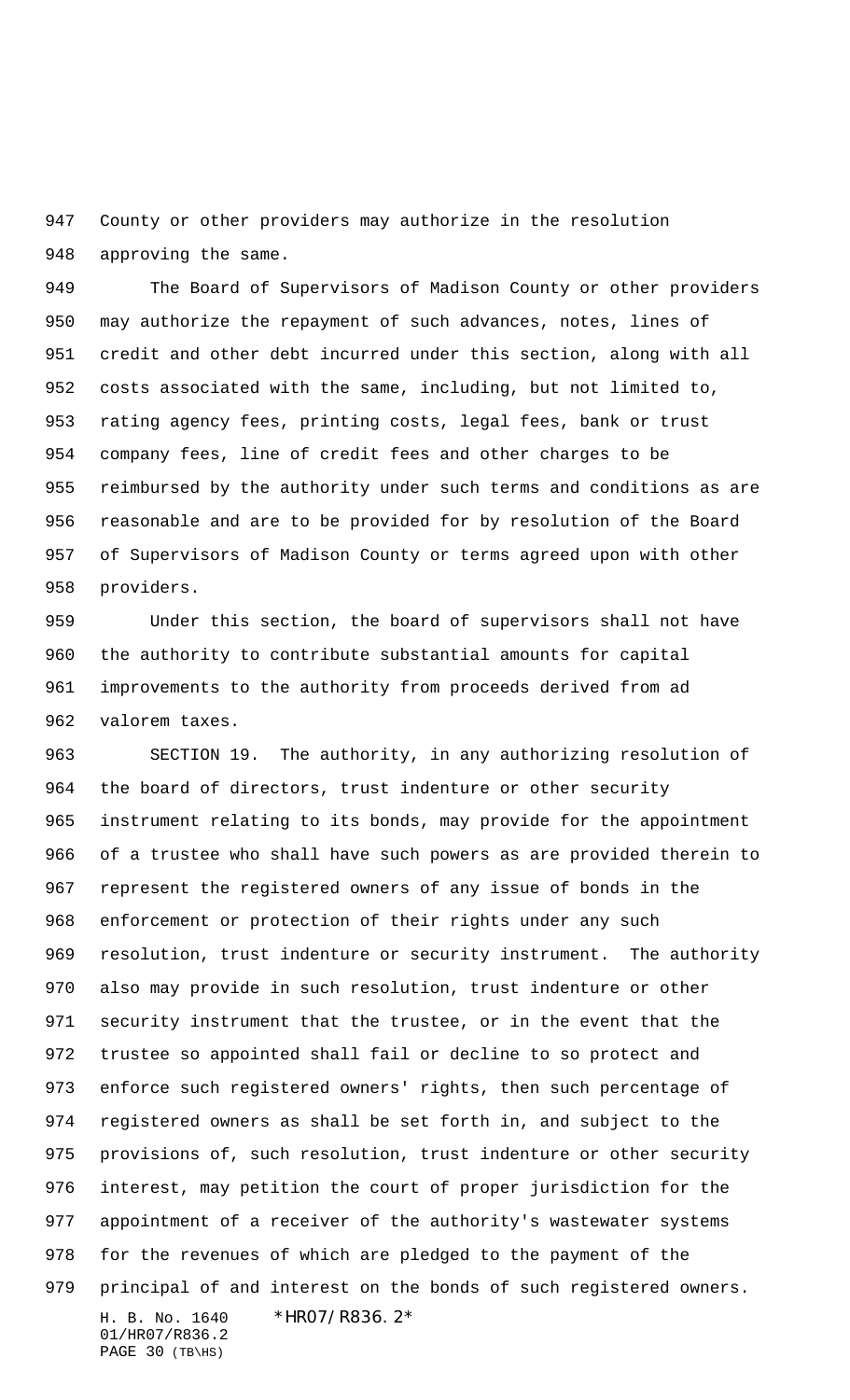Such receiver may exercise any power as may be granted in any such resolution, trust indenture or security instrument to enter upon and take possession of, acquire, construct or reconstruct or operate and maintain the authority's wastewater systems; fix, charge, collect, enforce and receive all revenues derived from 985 such of the wastewater systems; and perform the public duties and carry out the contracts and obligations of the authority in the same manner as the authority itself might do, all under the direction of such court.

 SECTION 20. (1) The exercise of the powers granted by this act will be in all respects for the benefit of the people of the State of Mississippi, for their well-being and prosperity and for the improvement of their social and economic conditions, and the authority shall not be required to pay any tax or assessment on any property owned by the authority under the provisions of this act or upon the income therefrom; nor shall the authority be required to pay any recording fee or transfer tax of any kind on account of instruments recorded by it or on its behalf.

 (2) Any bonds issued by the authority under the provisions of this act, and their transfer and any income derived therefrom, shall at all times be free from taxation by the state or any local unit or political subdivision or other instrumentality of the state, excepting inheritance and gift taxes.

 SECTION 21. All bonds issued under the provisions of this act shall be legal investments for trustees, other fiduciaries, savings banks, trust companies and insurance companies organized under the laws of the State of Mississippi; and such bonds shall be legal securities which may be deposited with and shall be received by all public officers and bodies of the state and all municipalities and other political subdivisions thereof for the purpose of securing the deposit of public funds.

H. B. No. 1640 \*HR07/R836.2\* 01/HR07/R836.2 SECTION 22. The State of Mississippi hereby covenants with the registered owners of any bonds of the authority that, so long

PAGE (TB\HS)